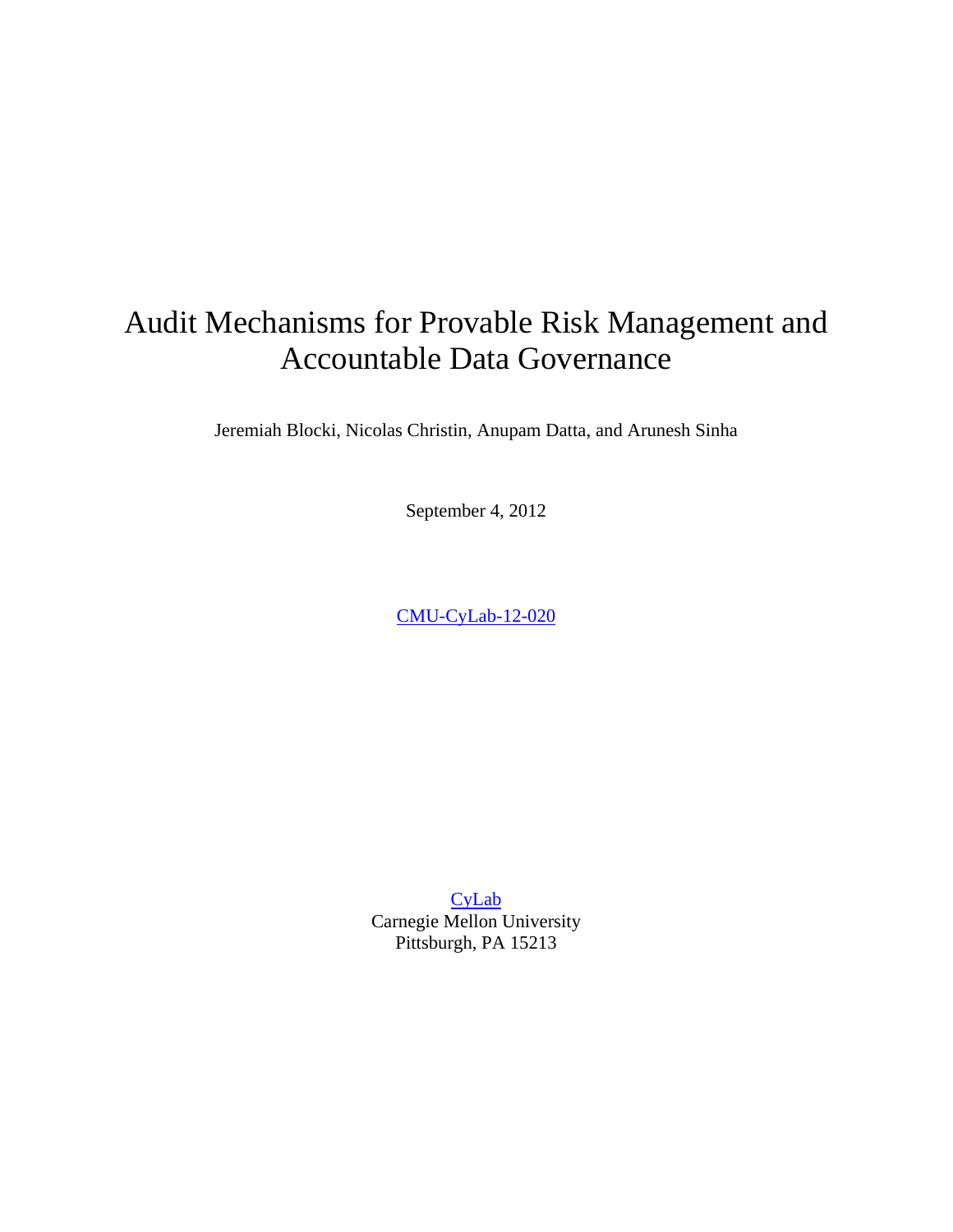# Audit Mechanisms for Provable Risk Management and Accountable Data Governance?

Jeremiah Blocki, Nicolas Christin, Anupam Datta, and Arunesh Sinha

Carnegie Mellon University, Pittsburgh, PA {jblocki, nicolasc, danupam, aruneshs}@cmu.edu

Abstract. Organizations that collect and use large volumes of personal information are expected under the principle of *accountable data governance* to take measures to protect data subjects from risks that arise from inapproriate uses of this information. In this paper, we focus on a specific class of mechanisms audits to identify policy violators coupled with punishments—that organizations such as hospitals, financial institutions, and Web services companies may adopt to protect data subjects from privacy and security risks stemming from inappropriate information use by insiders. We model the interaction between the organization (defender) and an insider (adversary) during the audit process as a repeated game. We then present an audit strategy for the defender. The strategy requires the defender to commit to its action and when paired with the adversary's best response to it, provably yields an *asymmetric subgame perfect equilibrium*. We then present two mechanisms for allocating the total audit budget for inspections across all games the organization plays with different insiders. The first mechanism allocates budget to maximize the utility of the organization. Observing that this mechanism protects the organization's interests but may not protect data subjects, we introduce an accountable data governance property, which requires the organization to conduct thorough audits and impose punishments on violators. The second mechanism we present achieves this property. We provide evidence that a number of parameters in the game model can be estimated from prior empirical studies and suggest specific studies that can help estimate other parameters. Finally, we use our model to predict observed practices in industry (e.g., differences in punishment rates of doctors and nurses for the same violation) and the effectiveness of policy interventions (e.g., data breach notification laws and government audits) in encouraging organizations to adopt accountable data governance practices.

This work was partially supported by the U.S. Army Research Office contract "Perpetually Available and Secure Information Systems" (DAAD19-02-1-0389) to Carnegie Mellon CyLab, the NSF Science and Technology Center TRUST, the NSF CyberTrust grant "Privacy, Compliance and Information Risk in Complex Organizational Processes," the AFOSR MURI "Collaborative Policies and Assured Information Sharing," and HHS Grant no. HHS 90TR0003/01. Jeremiah Blocki was also partially supported by a NSF Graduate Fellowship. Arunesh Sinha was also partially supported by the CMU CIT Bertucci Fellowship. The views and conclusions contained in this document are those of the authors and should not be interpreted as representing the official policies, either expressed or implied, of any sponsoring institution, the U.S. government or any other entity.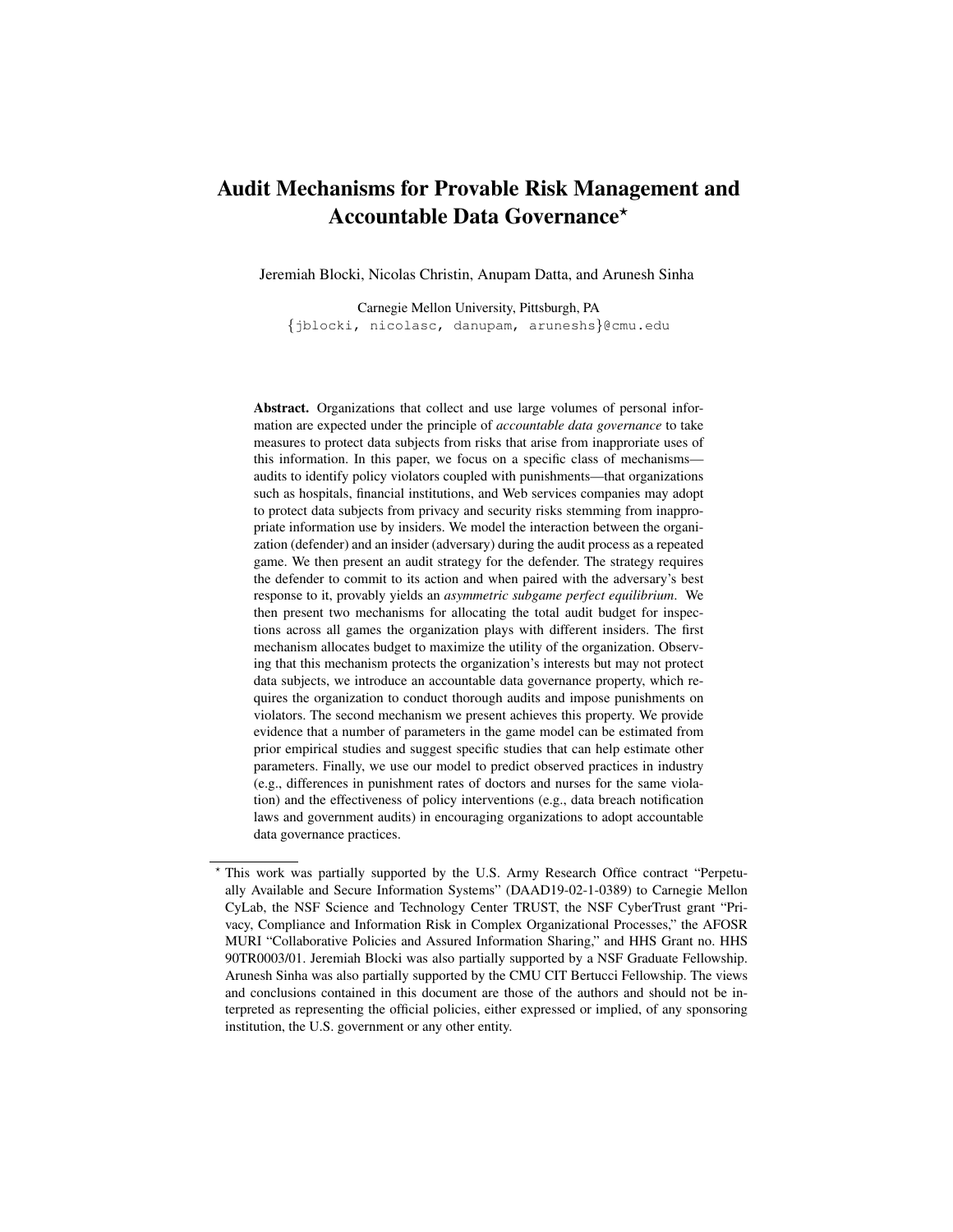## 1 Introduction

Organizations that collect and use large volumes of personal information are expected under the principle of *accountable data governance* to take measures to protect data subjects from risks that arise from these uses of information [1, 2]. In this paper, we focus on a specific class of mechanisms—audits to identify policy violators coupled with punishments—that organizations such as hospitals, financial institutions, and Web services companies may adopt to protect data subjects from privacy and security risks stemming from inappropriate information use by authorized insiders. Indeed, commercial audit tools are emerging to assist in the process of detecting inappropriate information use by insiders [3], and reports of privacy policy violations and associated sanctions are routinely reported in the healthcare sector [4–7].

A central challenge in this setting is the design of effective audit and punishment schemes. We assume that in each audit round audit logs are first analyzed using an automated tool that ranks actions by insiders as potential violations. Our focus is on the next step when a subset of these actions is inspected (because of budgetary constraints) to identify and punish policy violators. We seek to compute the inspection level and punishment level for an "effective" scheme.

The challenge in modeling the complex interaction between the auditor and audited agent includes making reasonable abstractions and assumptions. We model the interaction between an organization (the defender) and the insider (the adversary) as a repeated game with imperfect information (the defender does not observe the adversary's actions) and public signals (the outcome of the audit is public). The model captures a number of important economic considerations that influence the design of audit mechanisms. The game model (described in Section 3) replaces the byzantine adversary model in our previous work [8] with a *near-rational adversary model*. These adversaries act rationally with high probability and in a byzantine manner otherwise (similar to a *trembling hand* assumption [9]). Adversaries benefit from violations they commit (e.g., by selling personal data) and suffer due to punishments imposed for detected violations. The model generalizes from the situation in which the defender interacts with a single adversary to one where she interacts with multiple, non-colluding adversaries via a natural product game construction that we define. Each audit game is parametrized by a budget that the defender can use to conduct inspections.

We then present an audit strategy for the defender. This strategy when paired with the adversary's best response to it provably yields an *asymmetric approximate subgame perfect equilibrium* (Theorem 1). This equilibrium concept implies that the adversary does not gain at all from deviating from her best response strategy (see Section 4). We define this equilibrium concept by adapting the standard notion of approximate subgame perfect equilibrium, which has a symmetric flavor and permits both players to obtain small gains by unilaterally deviating from their equilibrium strategy. The symmetric equilibrium concept is unsuitable for our security application, where an adversary who deviates motivated by a small gain could cause a big loss for the organization. The defender's strategy involves committing to a level of inspection and punishment. The strategy has two desirable properties. First, the commitment results in a predictable equilibrium since the adversary plays her best response to the strategy. Second, the strategy is *deterrence dominant* over the set of maximum utility defender strategies that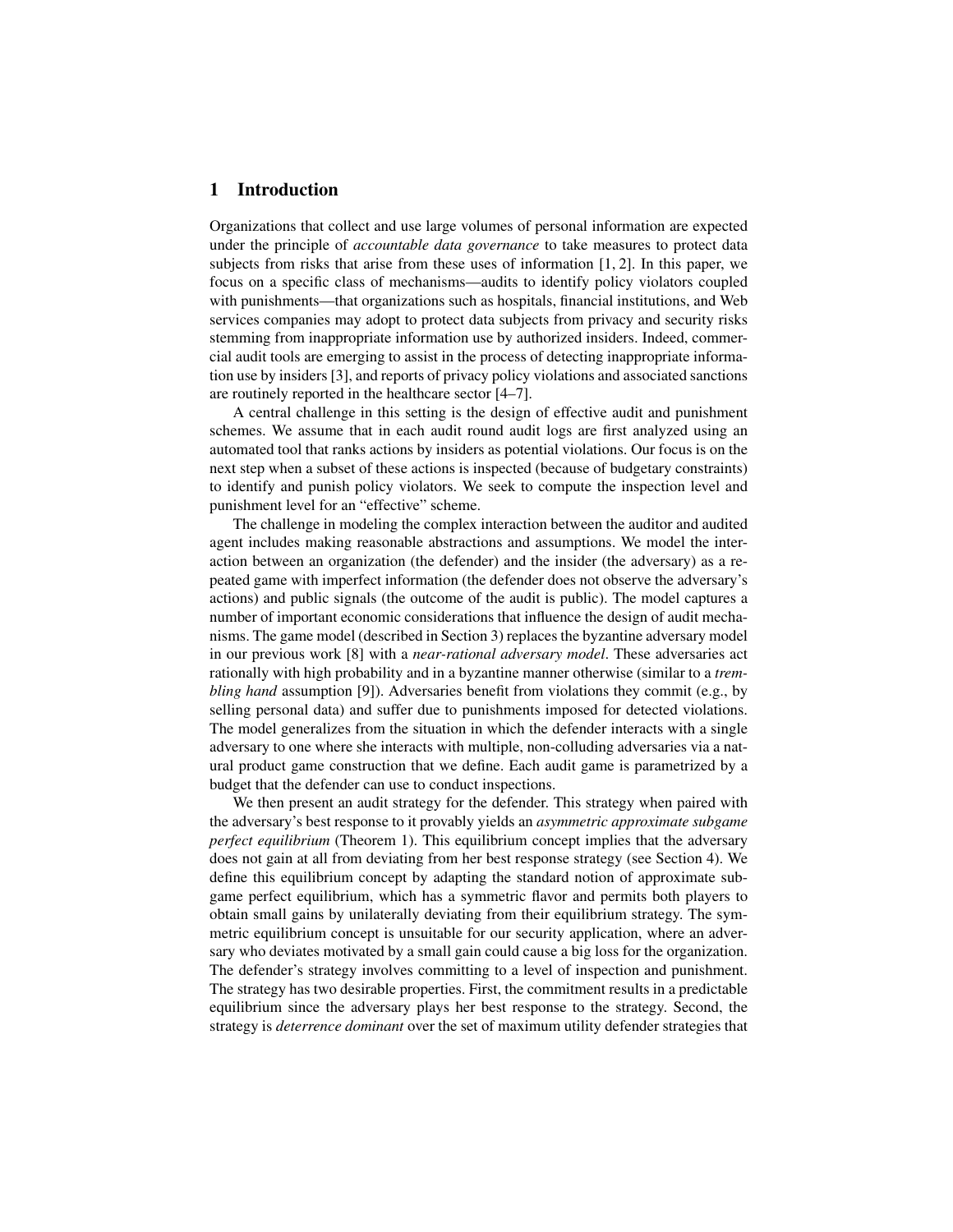result in a perfect public equilibrium, i.e., whenever such a strategy deters the adversary, so does our audit strategy (see Theorem 2 for the formal statement).

We design two mechanisms using which the defender can allocate her total audit budget across the different games to audit different insiders and types of potential violations. The first mechanism optimizes the defender's utility. Observing that this mechanism protects the organization's interests but may not protect data subjects, we introduce an accountable data governance property, which places an operational requirement on the organization to use a sufficiently effective log analysis tool and maintain sufficiently high inspection and punishment rates. The second mechanism allocates the total audit budget to achieve this property (see Section 5).

Finally, we demonstrate the usefulness of our model by predicting and explaining observed practices in industry (e.g., differences in punishment rates of doctors and nurses for the same violation) and analyzing the effectiveness of policy interventions (e.g., data breach notification laws and government audits) in encouraging organizations to adopt accountable data governance practices (see Section 6). We present comparisons to additional related work in Section 7 and conclusions and directions for future work in Section 8.

#### 2 Overview

In this section, we provide an overview of our model using a motivating scenario that will serve as a running example for this paper. Consider a "Hospital X" with employees in different roles (doctors, nurses). X conducts weekly audits to ensure that accesses to personal health records are legitimate. Given budget constraints, X cannot check every single access. The first step in the audit process is to analyze the access logs using an automated tool that ranks accesses as potential violations. Hospital X assesses the (monetary) impact of different types of violations and decides what subset to focus on by balancing the cost of audit and the expected impact ("risk") from policy violations. This type of audit mechanism is common in practice [10–13].

We provide a game model for this audit process. An employee ("adversary,"  $\mathcal{A}$ ) executes tasks, i.e., actions that are permitted as part of their job. We only consider tasks that can later be audited, e.g., through inspection of logs. For example, in X the tasks are accesses to health records. We can distinguish  $A$ 's tasks between legitimate tasks and violations of a policy. Different *types of violations* may have different impact on the organization. We assume that there are  $K$  different types of violations that  $A$  can commit. Examples of violations of different types in Hospital X include inappropriate access to a celebrity's health record, or access to a health record leading to identity theft. A benefits by committing violations: the benefit is quantifiable using information from existing studies or by human judgment. For example, reports [14, 15] indicate that on average the *personal benefit* of a hospital employee from selling a common person's health record is \$50. On the other hand, if  $A$  is caught committing a violation then she is punished according to the *punishment policy* used by D. For example, employees could be terminated, as happened in similar recent incidents [6, 7].

The organization  $D$  can classify each adversary's task by type. However,  $D$  cannot determine with certainty whether a particular task is legitimate or a violation without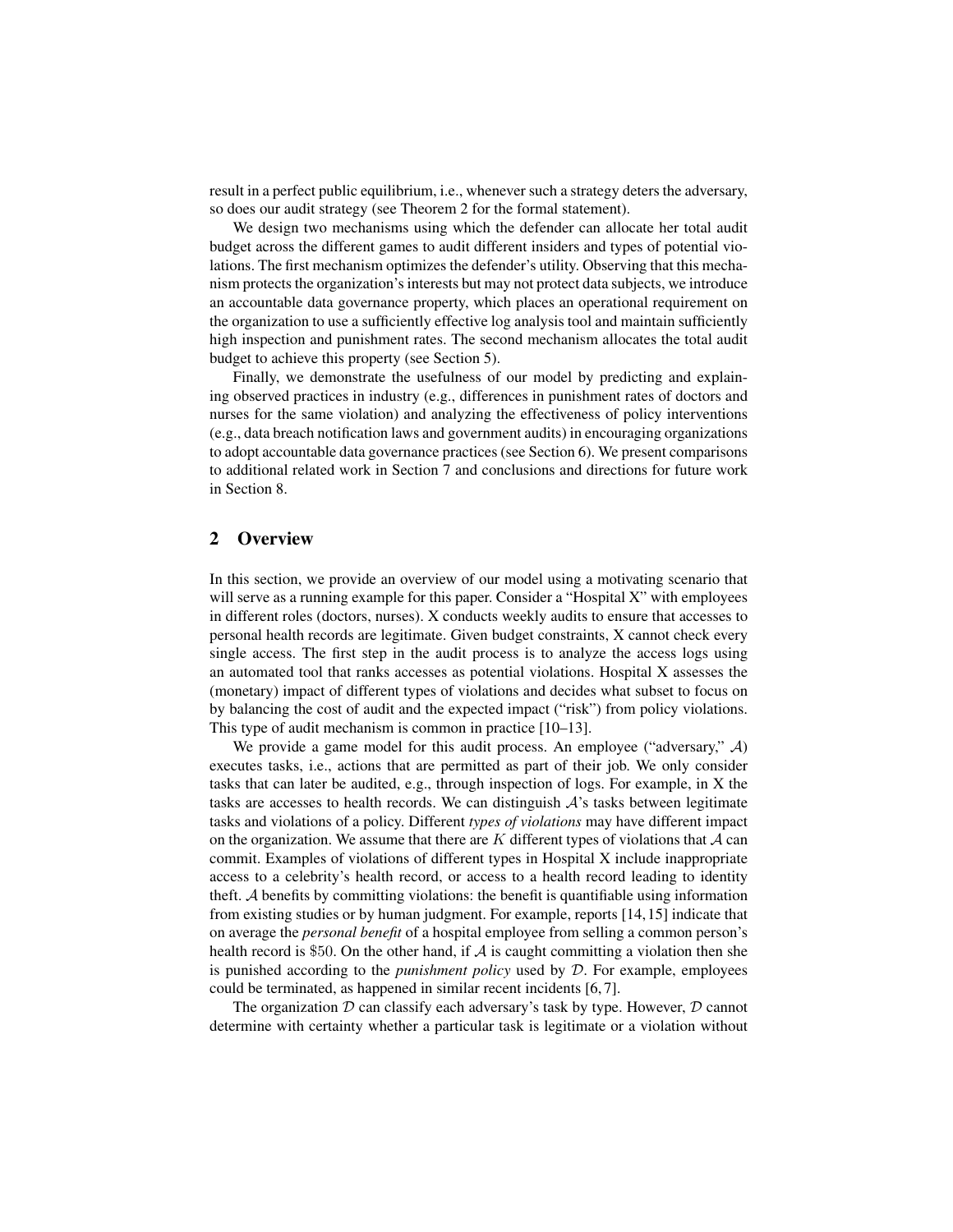investigating. Furthermore, D cannot inspect all of A's tasks due to *budgetary constraints*. As such, some violations may go undetected *internally*, but could be detected *externally*. Governmental audits, whistle-blowing, patient complaints [16, 17] are all examples of situations that could lead to external detection of violations. Externally detected violations usually cause more economic damage to the organization than internally caught violations. The 2011 Ponemon Institute report [18] states that patients whose privacy has been violated are more likely to leave (and possibly sue) a hospital if they discover the violation on their own than if the hospital detects the violation and proactively notifies the patient.

The economic impact of a violation is a combination of *direct and indirect costs*; direct costs include breach notification and remedial cost, and indirect costs include loss of customers and brand value. For example, the 2010 Ponemon Institute report [19] states that the average cost of privacy breach *per record* in health care is \$301 with indirect costs about two thirds of that amount. Of course, certain violations may result in much higher direct costs, e.g., \$25, 000 per record (up to \$250, 000 in total) in fines alone in the state of California [6]. These fines may incentivize organizations to adopt aggressive punishments policies. However, severe punishment policies create a hostile work environment resulting in economic losses for the organization due to low employee motivation and a failure to attract new talent [20].

The organization needs to balance auditing costs, potential economic damages due to violations and the economic impact of the punishment policy. The employees need to weigh their gain from violating policies against loss from getting caught by an audit and punished. The actions of one party impact the actions of the other party: if employees never violate, the organization does not need to audit; likewise, if the organization never audits, employees can violate policies in total impunity. Given this strategic interdependency, we model the auditing process as a *repeated game* between the organization and its employees, where the discrete rounds characterize audit cycles. The game is parameterized by quantifiable variables such as the personal benefit of employee, the cost of breach, and the cost of auditing, among others. The organization is engaged in multiple such games simultaneously with different employees and has to effectively allocate its total audit budget across the different games.

# 3 Audit Game Model

We begin by providing a high level view of the audit process, before describing the audit game in detail (Section 3). In practice, the organization is not playing a repeated audit game against a specific employee, but against all of its n employees at the same time. However, if we assume that 1) a given employee's actions for a type of task are independent of her actions for other types, and that 2) employees do not collude with other employees and act independently, we can decompose the overall game into  $nK$ independent *base* repeated games, that the organization plays in parallel. One base repeated game corresponds to a given type of access  $k$  by a given employee  $A$ , and will be denoted by  $\mathcal{G}_{A,k}$ . Each game  $\mathcal{G}_{A,k}$  is described using many parameters, e.g., *loss due to violations, personal benefit* for employee, etc. We abuse notation in using  $G_{A,k}$ to refer to a base repeated game of type  $k$  with any value of the parameters.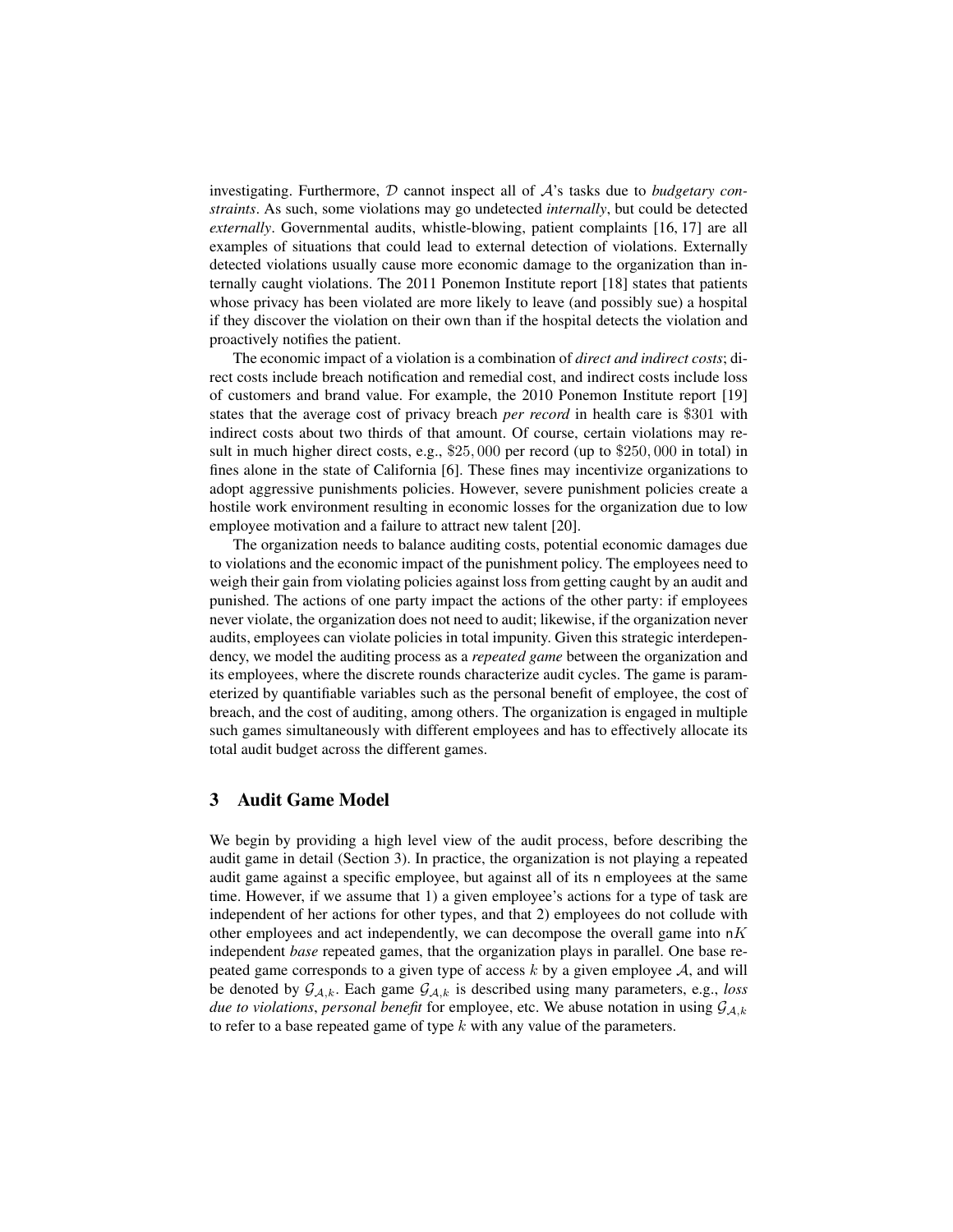In our proposed audit process the organization follows the steps below in each audit cycle for every game  $\mathcal{G}_{A,k}$ . Assume the parameters of the game have been estimated and the equilibrium audit strategy computed for the first time auditing is performed.

*before audit*:

- 1. If any parameter changes go to step 2 else go to *audit*.
- 2. Estimate parameters. Compute equilibrium of  $\mathcal{G}_{A,k}$ .

*audit*:

3. Audit using actions of the computed equilibrium.

Note that the parameters of  $\mathcal{G}_{A,k}$  may change for any given round of the game, resulting in a different game. However, neither  $D$  nor  $A$  knows when that will happen. As such, since the horizon of  $\mathcal{G}_{A,k}$  with a fixed set of parameters is infinite, we can describe the interaction between the organization and its employees with an infinitely repeated game for the period in which the parameters are unchanged (see [9] for details). Thus, the game  $\mathcal{G}_{A,k}$  is an infinitely repeated game of *imperfect information* since  $\mathcal{A}$ 's action is not directly observed. Instead, noisy information about the action, called a *public signal* is observed. The public signal here consists of a) the detected violations b) number of tasks by  $A$  and c)  $D$ 's action. The K parallel games played between  $A$  and  $D$  can be composed in a natural manner into one repeated game (which we call  $\mathcal{G}_{\mathcal{A}}$ ) by taking the product of action spaces and adding up utilities from the games.

Finally, analyzing data to detect changes of parameters may require the use of statistical methods [21], data mining and learning techniques. We do not delve into details of these methods as that is beyond the scope of this paper and estimating risk parameters has been studied extensively in many contexts [10–13, 15]. Observe that change of parameters may change the equilibrium of the game, e.g., a lot of violations in quick succession by an employee (in spite of being inspected sufficiently) may result in the organization changing the personal benefit of the employee leading to more inspection.

Formal Description In the remainder of this section, we focus on the base repeated games  $\mathcal{G}_{A,k}$ . We use the following notations in this paper:

- Vectors are represented with an arrow on top, e.g.,  $\vec{v}$  is a vector. The  $i^{th}$  component of a vector is given by  $\vec{v}(i)$ .  $\vec{v} \leq \vec{a}$  means that both vectors have the same number of components and for any component i,  $\vec{v}$  (i)  $\leq \vec{a}$  (i).
- Random variables are represented in boldface, e.g., x and X are random variables.
- $E(X)[q, r]$  denotes the expected value of random variable X, when particular parameters of the probability mass function of **X** are set to q and r.
- We will use a shorthand form by dropping  $A$ ,  $k$  and the vector notation, as we assume these are implicitly understood for the game  $\mathcal{G}_{A,k}$ , i.e., a quantity  $\vec{x}_A(k)$  will be simply denoted as x. We use this form whenever the context is restricted to game  $\mathcal{G}_{A,k}$  only.

 $\mathcal{G}_{A,k}$  is fully defined by the players, the time granularity at which the game is played, the actions the players can take, and the utility the players obtain as a result of the actions they take. We next discuss these different concepts in turn.

**Players:** The game  $\mathcal{G}_{A,k}$  is played between the organization  $D$  and an adversary  $A$ . For instance, the players are hospital X and a nurse in X.

Round of play: In practice, audits for all employees and all types of access are performed together and usually periodically. Thus, we adopt a discrete-time model, where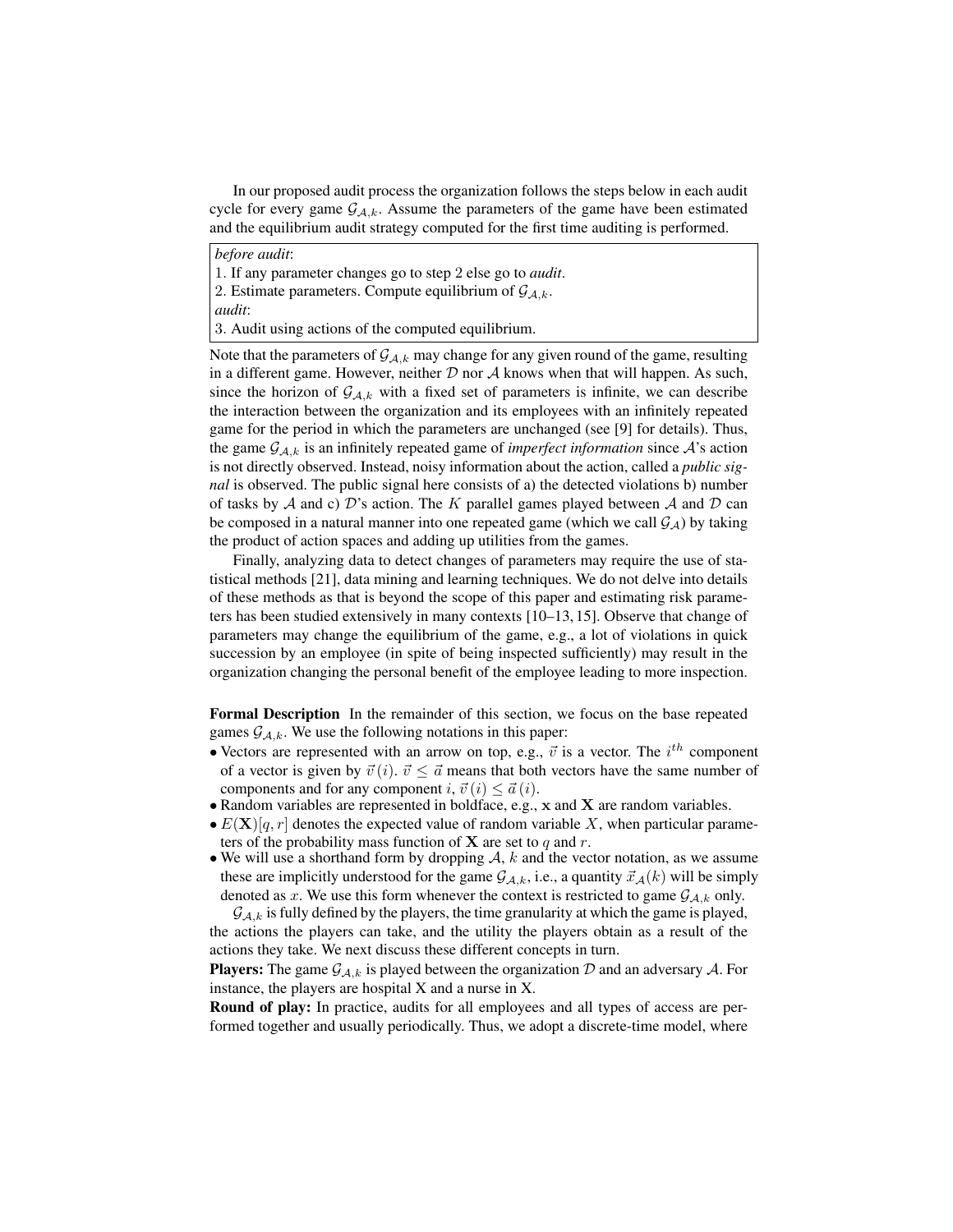time points are associated with rounds. Each round of play corresponds to an audit cycle. We group together all of the  $A$ 's actions (tasks of a given type) in a given round. All games  $\mathcal{G}_{A,k}$  are synchronized, i.e., all rounds t in all games are played simultaneously. Adversary action space: In each round, the adversary  $A$  chooses two quantities of type  $k$ : the number of tasks she performs, and the number of such tasks that are violations. If we denote by  $U_k$  the maximum number of type k tasks that any employee can perform, then A's entire action space for  $\mathcal{G}_{A,k}$  is given by  $A_k \times V_k$  with  $A_k =$  $\{u_k, \ldots, U_k\}$   $(u_k \leq U_k)$  and  $V_k = \{1, \ldots, U_k\}$ . Let  $\vec{a}_\mathcal{A}^t$  and  $\vec{v}_\mathcal{A}^t$  be vectors of length K such that the components of vector  $\vec{a}$  are the number of tasks of each type that A performs at time t, and the components of vector  $\vec{v}$  are the number of violations of each type. Since violations are a subset of all tasks, we always have  $\vec{v}^t_A \leq \vec{a}^t_A$ . In a given audit cycle, A's action in the game  $\mathcal{G}_{A,k}$  is defined by  $\langle \vec{a}_A^t(k), \vec{v}_A^t(k) \rangle$ , that is  $\langle a^t, v^t \rangle$ in shorthand form, with  $a^t \in A_k$  and  $v^t \in V_k$ .

Instead of being perfectly rational, we model A as playing with a *trembling hand* [9]. Whenever A chooses to commit  $v<sup>t</sup>$  violations in as given round t, she does so with probability  $1 - \epsilon_{th}$ , but, with (small) probability  $\epsilon_{th}$  she commits some other number of violations sampled from an unknown distribution  $D_0^t$  over all possible violations. In other words, we allow  $A$  to act completely arbitrarily when she makes a mistake. For instance, a nurse in X may lose her laptop containing health records leading to a breach. **Defender action space:**  $D$  also chooses two quantities of type k in each round: the number of inspections to perform, and the punishment to levy for each type-k violation detected. Let  $\bar{s}_{\mathcal{A}}^t$  be the vector of length K such that components of vector  $\bar{s}_{\mathcal{A}}^t$  are the number of inspections of each type that  $D$  performs in round  $t$ . The number of inspections that  $D$  can conduct is bounded by the number of tasks that  $A$  performs, and thus,  $\vec{s}_A^t \leq \vec{a}_A^t$ .  $D$  uses a log analysis tool  $M$  to sort accesses according to the probability of them being a violation. Then, D chooses the top  $\bar{s}_{\mathcal{A}}^t(k) = s^t$  tasks from the sorted output of  $M$  to inspect in game  $\mathcal{G}_{A,k}$ . Inspection is assumed perfect, i.e., if a violation is inspected, it is detected. The number of inspections is bounded by budgetary constraints. Denoting the functions that outputs cost of inspection for each type of violation by  $\vec{C}$ , we have  $\vec{C}(k)(\vec{s}_{\mathcal{A}}^t(k)) \leq \vec{b}_{\mathcal{A}}^t(k)$  where  $\vec{b}_{\mathcal{A}}^t(k)$  defines a peremployee, per-type budget constraint. The budget allocation problem is an optimization problem depending on the audit strategy, which we discuss is Section 5.1.

 ${\cal D}$  also chooses a punishment rate  $\vec P^t_{\cal A}(k) = P^t$  (fine per violation of type  $k$ ) in each round t to punish A if violations of type k are detected.  $P<sup>t</sup>$  is bounded by a maximum punishment  $P_f$  corresponding to the employee being fired, and the game terminated.

Finally,  $\mathcal{D}$ 's choice of the inspection action can depend only on  $\mathcal{A}$ 's total number of tasks, since the number of violations is not observed. Thus,  $D$  can choose its strategy as a function from number of tasks to inspections and punishment even before A performs its action. In fact, we simulate D acting first and the actions are *observable* by requiring  $D$  to commit to a strategy and provide a proof of honoring the commitment. Specifically,  $D$  computes its strategy, makes it public and provides a proof of following the strategy after auditing is done. The proof can be provided by maintaining an audit trail of the audit process itself.

**Outcomes:** We define the outcome of a single round of  $\mathcal{G}_{A,k}$  as the number of violations detected in internal audit and the number of violations detected externally. We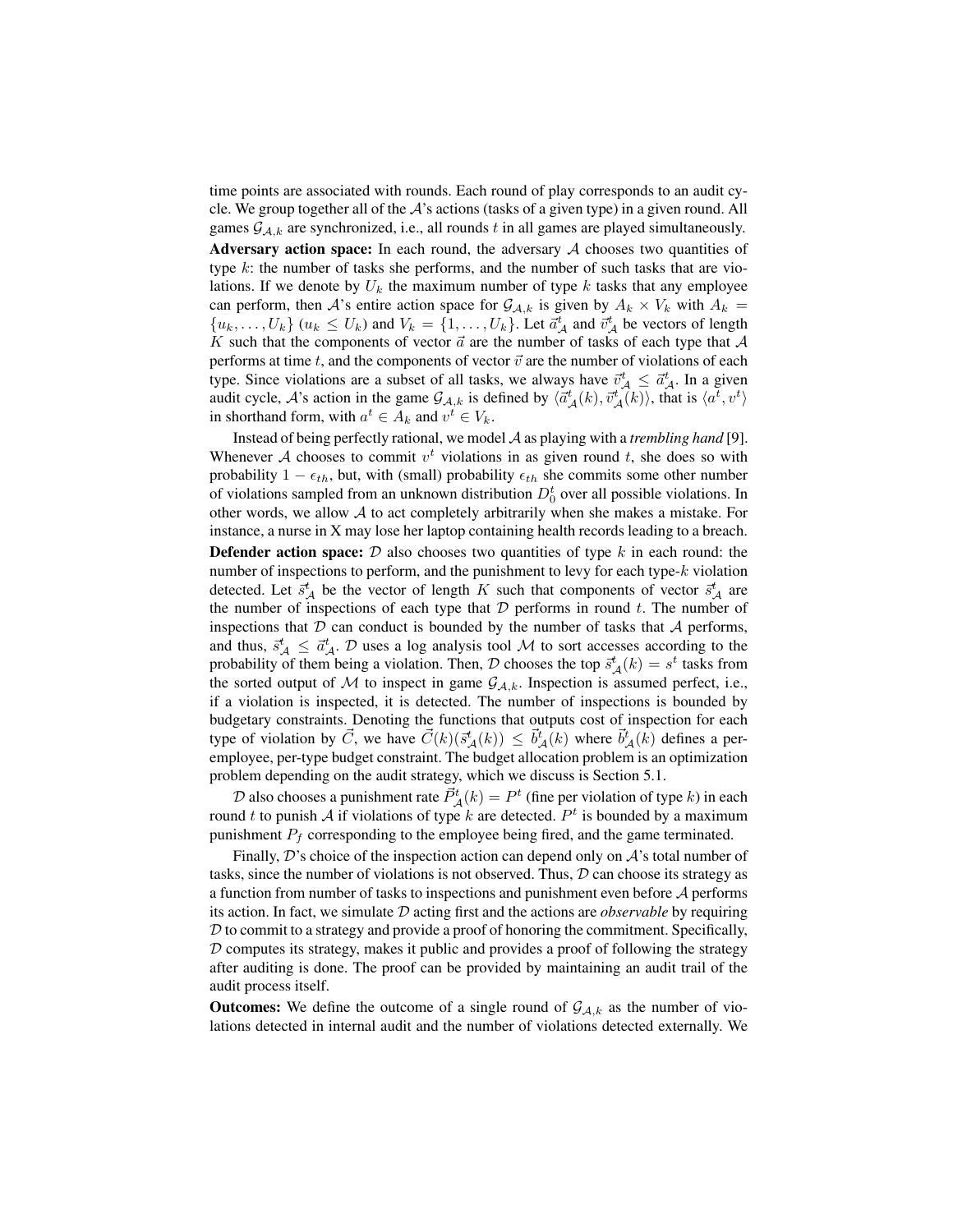assume that there is a fixed exogenous probability  $p (0 < p < 1)$  of an internally undetected violation getting caught externally. Due to the probabilistic nature of all quantities, the outcome is a random variable. Let  $\vec{O}_{\mathcal{A}}^{t}$  be the vector of length K such that the  $\vec{\mathbf{O}}_{\mathcal{A}}^t(k) = \mathbf{O}^t$  represents the outcome for the  $t^{th}$  round for the game  $\mathcal{G}_{\mathcal{A},k}$ . Then  $\mathbf{O}^t$  is a tuple  $\langle O_{int}^t, O_{ext}^t \rangle$  of violations caught internally and externally. As stated earlier, we assume the use of a log analysis tool  $M$  to rank the accesses with more likely violations being ranked higher. Then, the probability mass function for  $\vec{\mathrm{O}}^{t}_{int}$  is a distribution parameterized by  $\langle a^t, v^t \rangle$ , s and M. The baseline performance of M is when the s accesses to be inspected are chosen at random, resulting in a hyper-geometric distribution with mean  $v^t \alpha^t$ , where  $\alpha^t = s^t / a^t$ . We assume that the mean of the distribution is  $\mu(\alpha^t)v^t\alpha^t$ , where  $\mu(\alpha^t)$  is a function dependent on  $\alpha^t$  that measures the *performance* of M and  $\forall \alpha^t \in [0,1]$ .  $\mu \ge \mu(\alpha^t) \ge 1$  for some constant  $\mu$  ( $\mu$  is overloaded here). Note that we must have  $\mu(\alpha^t) \alpha^t \leq 1$ , and further, we assume that  $\mu(\alpha^t)$  is monotonically non-increasing in  $\alpha^t.$  The probability mass function for  $\mathbf{O}^t_{ext}$  conditioned on  $\mathbf{O}^t_{int}$ is a binomial distribution parameterized by  $p$ .

Utility functions: In a public signaling game like  $\mathcal{G}_{A,k}$ , the utilities of the players depend only on the public signal and their own action, while the strategies they choose depend on the history of public signals [22]. The utility of the repeated game is defined as a (delta-discounted) sum of the expected utilities received in each round, where the expectation is taken with respect to the distribution over histories. Let the discount factor for D be  $\delta_{\mathcal{D}}$  and for any employee A be  $\delta_A$ . We assume that D is patient, i.e., future rewards are almost as important as immediate rewards, and  $\delta_{\mathcal{D}}$  is close to 1. A is less patient than D and hence  $\delta_A < \delta_D$ .

*Defender utility function:* D's utility in a round of the game  $\mathcal{G}_{A,k}$  consists of the sum of the *cost of inspecting* A's actions, the monetary *loss from a high punishment rate* for A, and *direct and indirect costs* of violations. As discussed before, inspection costs are given by  $C(s^t)$  where  $C = \vec{C}(k)$  is a function denoting the cost of inspecting type- $k$  tasks. Similarly, the monetary loss from losing employee's productivity due to fear of punishment is given by  $e(P^t)$ , where  $e = \vec{e}_A(k)$  is a function for type-k tasks. The functions in  $\vec{C}$  and  $\vec{e}$  must satisfy the following constraints: 1) they should be monotonically increasing in the argument and 2)  $\vec{C}(k) \geq 0$ ,  $\vec{e}_A(k) \geq 0$  for all k.

We characterize the effect of violations on the organization's indirect cost similarly to the reputation loss as in previous work [8]. Additionally, the generic function described below is capable of capturing direct costs, as shown in the example following the function specification. Specifically, we define a function  $r_k$  (r in shorthand form) that, at time t, takes as input the number of type- $k$  violations caught internally, the number of type-k violations caught externally, and a time horizon  $\tau$ , and outputs the overall loss at time  $t + \tau$  due to these violations at time t. r is stationary (i.e., independent of t), and externally caught violations have a stronger impact on  $r$  than internally detected violations. Further,  $r(\langle 0, 0 \rangle, \tau) = 0$  for any  $\tau$  (undetected violations have 0 cost), and r is monotonically decreasing in  $\tau$  and becomes equal to zero for  $\tau > m$  (violations are forgotten after a finite amount of rounds). As in previous work [8], we construct the utility function at round  $t$  by immediately accounting for future losses due to violations occurring at time  $t$ . This allows us to use standard game-theory results, while at the same time, providing a close approximation of the defender's loss [8]. With these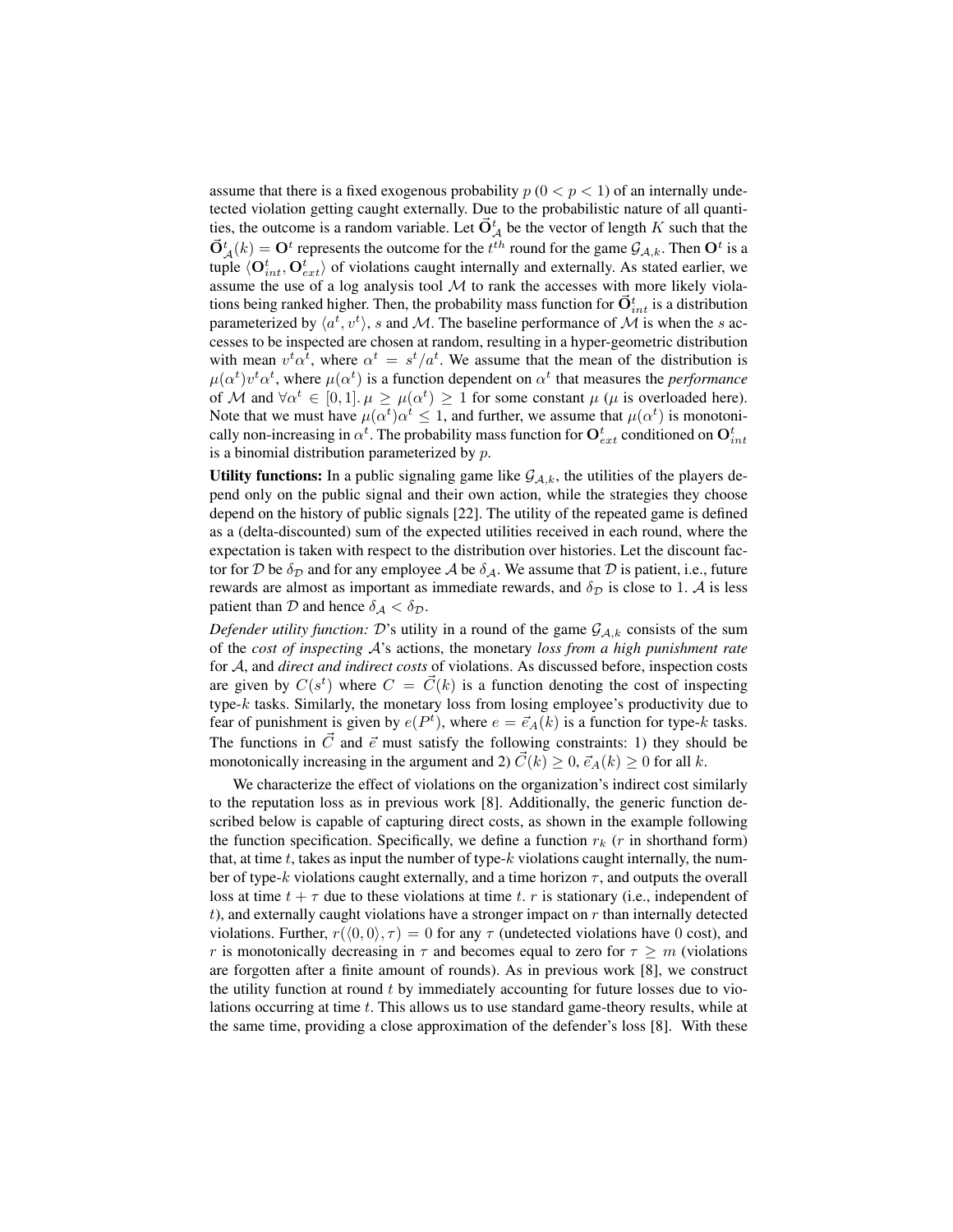notations, D's utility at time t in  $\mathcal{G}_{A,k}$  is

$$
\operatorname{Row}^t_{\mathcal{D}}(\langle s^t, P^t \rangle, \mathbf{O}^t) = -\sum_{j=0}^{m-1} \delta^j_{\mathcal{D}} r(\mathbf{O}^t, j) - C(s^t) - e(P^t) . \tag{1}
$$

This per-round utility is always negative (or at most zero). As is typical of security games (e.g., [23, 24] and related work), implementing security measures does not provide direct benefits to the defender, but is necessary to pare possible losses. Hence, the goal for the defender is to have this utility as close to zero as possible.

The above function can capture direct costs of violations as an additive term at time  $\tau = 0$ . As a simple example [8], assuming the average direct costs for internally and externally caught violations are given by  $R_{int}^D$  and  $R_{ext}^D$ , and the function r is linear in the random variables  $\vec{\mathbf{O}}_{int}^{t}$  and  $\vec{\mathbf{O}}_{ext}^{t}$ ,  $r$  can be given by

$$
r(\mathbf{O}^{t},\tau) = \begin{cases} (c+R_{int}^{D})\mathbf{O}_{int}^{t} + (\psi c+R_{ext}^{D})\mathbf{O}_{ext}^{t} \text{ for } \tau=0\\ \delta^{\tau}c(\mathbf{O}_{int}^{t}+\psi\cdot\mathbf{O}_{ext}^{t}) \hspace{1cm} \text{ for } 1\leq \tau < m \\ 0 \hspace{1cm} \text{ for } \tau\geq m, \end{cases}
$$

where  $\delta \in (0, 1)$  and  $\psi \geq 1$ . Then Eqn. (1) reduces to

$$
\mathbf{Rew}^t_{\mathcal{D}}(\langle s^t, P^t \rangle, \mathbf{O}^t) = -R_{int} \mathbf{O}^t_{int} - R_{ext} \mathbf{O}^t_{ext} - C(s^t) - e(P^t) ,\tag{2}
$$

with  $R_{int} = R_{int}^I + R_{int}^D$ ,  $R_{int}^I = c(1 - \delta^m \delta^m_D)/(1 - \delta \delta_D)$  and  $R_{ext} = \psi R_{int}^I + R_{ext}^D$ . *Adversary utility function:* We define A's utility as the sum of A's *personal benefit* gained by committing violations and the *punishment* that results due to detected violations. Personal benefit is a monetary measure of the benefit that  $A$  gets out of violations. It includes all kinds of benefits, e.g., curiosity, actual monetary benefit (by selling private data), revenge, etc. It is natural that true personal benefit of  $A$  is only known to  $A$ . Our model of personal benefit of  $A$  is linear and is defined by a rate of personal benefit for each type of violation given by the vector  $\vec{I}_A$  of length K. The punishment is the vector  $\vec{P}_A^t$  of length K chosen by  $\mathcal{D}$ , as discussed above. Using shorthand notation, A's utility, for the game  $\mathcal{G}_{A,k}$ , is:

$$
\operatorname{Row}^t_{\mathcal{A}}(\langle a^t, v^t \rangle, \langle s^t, P^t \rangle, \mathbf{O}^t) = Iv^t - P^t \left( \mathbf{O}^t_{int} + \mathbf{O}^t_{ext} \right) .
$$

Observe that the utility function of a player depends on the public signal (observed violations,  $\mathcal{D}$ 's action) and the action of the player, which conforms to the definition of a repeated game with imperfect information and public signaling. In such games, the *expected* utility is used in computing equilibria.

Let  $\alpha^t = s^t/a^t$  and  $\nu(\alpha^t) = \mu(\alpha^t)\alpha^t$ . Then,  $E(\mathbf{O}_{int}^t) = \nu(\alpha^t)v^t$ , and  $E(\mathbf{O}_{ext}^t) =$  $pv^{t}(1 - \nu(\alpha^{t}))$ . The expected utilities in each round then become:

$$
E(\mathbf{Rew}^t_{\mathcal{D}}) = -\sum_{j=0}^{m-1} \delta_{\mathcal{D}}^j E(r(\mathbf{O}^t, j))[v^t, a^t, \alpha^t] - C(\alpha^t a^t) - e(P^t),
$$
  
 
$$
E(\mathbf{Rew}^t_{\mathcal{A}}) = Iv^t - P^t v^t (\nu(\alpha^t) + p(1 - \nu(\alpha^t))) .
$$

The expected utility of  $A$  depends only on the level of inspection and not on the actual number of inspections. For the example loss function given by Eqn. (2), the utility function of  $D$  becomes:

$$
E(\mathbf{R}\mathbf{e}\mathbf{w}_\mathcal{D}^t) = -v^t(R_{int}\nu(\alpha^t) + R_{ext}p(1-\nu(\alpha^t))) - C(\alpha^t a^t) - e(P^t).
$$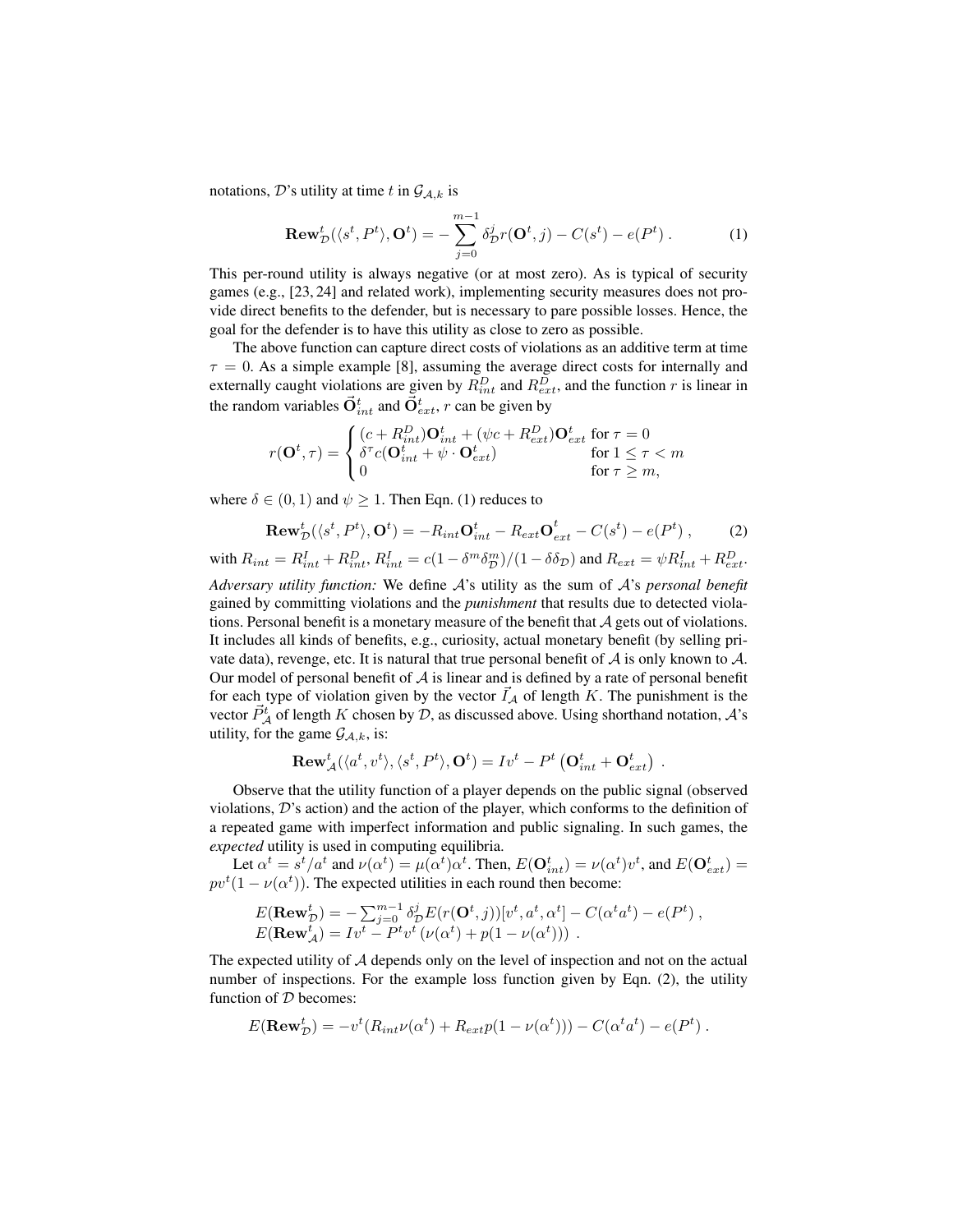In addition to the action dependent utilities above, the players also receive a fixed utility every round, which is the salary for A and value generated by A for D.  $P_f$  depends on these values, and is calculated in Appendix B.2. Finally, the model parameters that may change over time are  $R_{ext}$ ,  $R_{int}$ ,  $p$ , function  $C$ , function  $e$ , function  $\mu$  and  $I$ .



Fig. 1. Non-deterred  $(\times)$  and deterred  $(+)$ region for  $I = $6$ .  $I = $11$  has empty deterred region.

*Graphical representation:* A graphical representation of the utilities helps illustrate the ideas presented in the next two sections. (See Figure 1). Consider the 2-dimensional plane  $R^{\alpha,P}$  spanned by  $\alpha^t$  and  $P^t$ . We define a feasible audit space in  $R^{\alpha,P}$  given by  $0 \leq \alpha^t \leq 1$  and  $0 \leq P^t \leq P_f$ .  $\mathcal{D}$ 's actions are points in the feasible region. The expected utility of the adversary in each round is given by  $v^{t}(I - P^{t}(\nu(\alpha^{t}) + p(1 - \alpha^{t}))$  $\nu(\alpha^t)$ ))). Thus, the curve in  $R^{\alpha,P}$  given by  $I = P^t(\nu(\alpha^t) + p(1 - \nu(\alpha^t)))$  is the separator between positive and negative expected utility regions for the adversary in each round. Within the feasible region, we call the region of positive expected utility the *non-deterred region* and the region of negative utility the *deterred region*.

 $\mathcal{A}$ 's utility can as well be non-linear, e.g., if  $\mathcal D$  decides to scale punishment quadratically with violations. Technically, this partitions the feasible audit space into many regions, with each region associated with the number of violations that maximize the utility of  $A$  in that region. We emphasize that the equilibrium presented later can be easily extended to consider such cases. To keep the presentation simple we keep using the linear utility throughout the paper, which yields two regions associated with 0 or all violations. Similarly, it is possible to add any other relevant term to  $\mathcal{D}'$ 's utility, e.g., if  $D$  satisfies a certain accountability criteria (defined later in Section 5) then it may earn positive benefit out of increased reputation.

*Estimation:* Next, we describe techniques of estimating parameters of game  $G_{A,k}$ , obtaining sample estimates in the process. Before getting to constant values, we state the functions that we use as concrete instances for the examples in this paper. We use simple linear functions for audit cost  $(C(\alpha a) = C(\alpha a))$  and for punishment loss  $(e(P) = eP)$ . The performance of  $M$  is dependent on the tool being used and we use a linear function for  $\mu(.)$  to get  $\nu(\alpha) = \mu \alpha - (\mu - 1)\alpha^2$ , where  $\mu$  is a constant. Further, we use the example loss function (with  $R_{int}$  and  $R_{ext}$ ) stated in the last sub-section. We note that our theorems work with any function; these functions above are the simplest functions that satisfy the constraints on these functions stated in the last sub-section. Next, we gather data from industry wide studies to obtain sample estimates for parameters.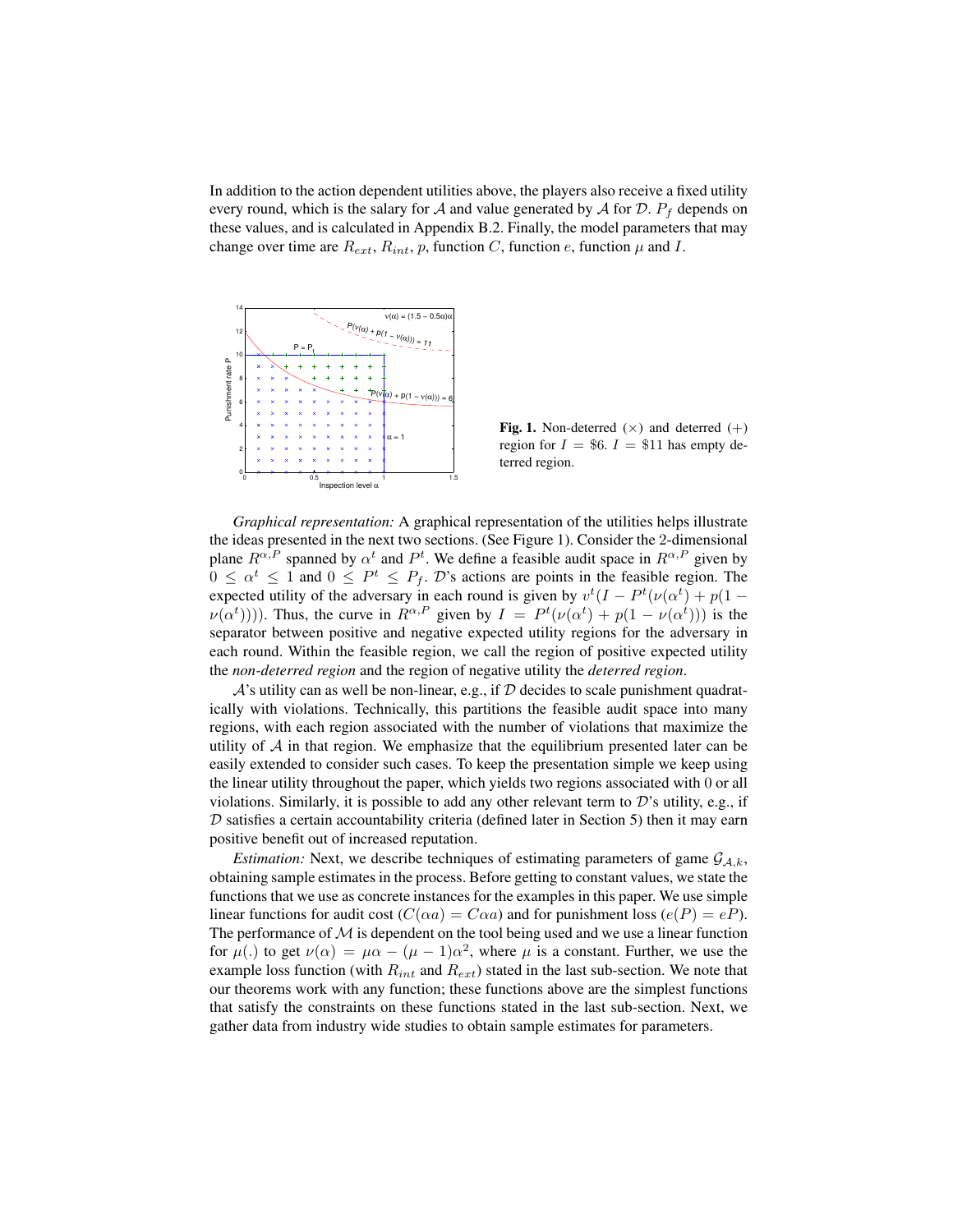As stated in Section 2, values of direct and indirect costs of violation (average of  $R_{int}$  and  $R_{ext}$  is \$300 in healthcare [19], a detailed breakdown is present in the ANSI report  $[15]$ ), maximum personal benefit  $I$  (\$50 for medical records  $[14, 15]$ ), etc. are available in studies. Also, in absence of studies quantitatively distinguishing externally and internally caught violations we assume  $R_{int} = R_{ext} = $300$ . Many parameters depends on the employee, his role in the organization and type of violation. Keeping a track of violations and behavior within the organization offers a data source for estimating and detecting changes in these parameters. We choose values for these parameters that are not extremes,  $e = $10$ ,  $I = $6$ ,  $\epsilon_{th} = 0.03$ ,  $\delta_{A} = 0.4$  and  $U_{k} = 40$ . Further, under certain assumptions we calculate  $P_f$  (in Appendix B.2) to get  $P_f = $10$ . Finally, the average cost of auditing  $C$  and performance factor  $\mu$  of log analysis tool should be known to D. We assume values  $C = $50$ , and tool performance  $\mu = 1.5$ .

# 4 Auditing Strategy

In this section, we define a suitable equilibrium concept for the audit game (Section 4.1) and present a strategy for the defender such that the best response to that strategy by the adversary results in an equilibrium being attained (Section 4.2). Finally, we compare our equilibrium with other equilibria (Section 4.3). Recall that the equilibrium of the game occurs in the period in which the game parameters are fixed.

#### 4.1 Equilibrium Concepts

We begin by introducing standard terminology from game theory. In a one-shot extensive form game players move in order. We assume player 1 moves first followed by player 2. An extensive form repeated game is one in which the round game is a one-shot extensive game. The history is a sequence of actions. Let  $H$  be the set of all possible histories. Let  $S_i$  be the action space of player i. A strategy of player i is a function  $\sigma_i: H_i \to S_i$ , where  $H_i \subset H$  are the histories in which player i moves. The utility in each round is given by  $r_i : S_1 \times S_2 \to \mathbb{R}$ . The total utility is a  $\delta_i$ -discounted sum of utilities of each round, normalized by  $1 - \delta_i$ .

The definition of strategies extends to extensive form repeated games with public signals. We consider a special case here that resembles our audit game. Player 1 moves first and the action is observed by player 2, then player 2 moves, but, that action may not be perfectly observed, instead resulting in a public signal. Let the space of public signals be  $Y$ . In any round, the observed public signal is distributed according to the distribution  $\Delta Y(.|s)$ , i.e.,  $\Delta Y(y|s)$  is the probability of seeing signal y when the action profile  $s$  is played. In these games, a history is defined as an alternating sequence of player 1'a action and public signals, ending in a public signal for histories in which player 1 has to move and ending in player 1's move for histories in which player 2 has to move. The actual utility in each round is given by the function  $r_i : S_i \times Y \to \mathbb{R}$ . The total expected utility  $g_i$  is the expected normalized  $\delta_i$ -discounted sum of utilities of each round, where the expectation is taken over the distribution over public signals and histories. For any history  $h$ , the game to be played in the future after  $h$  is called the *continuation game* of h with total utility given by  $g_i(\sigma, h)$ .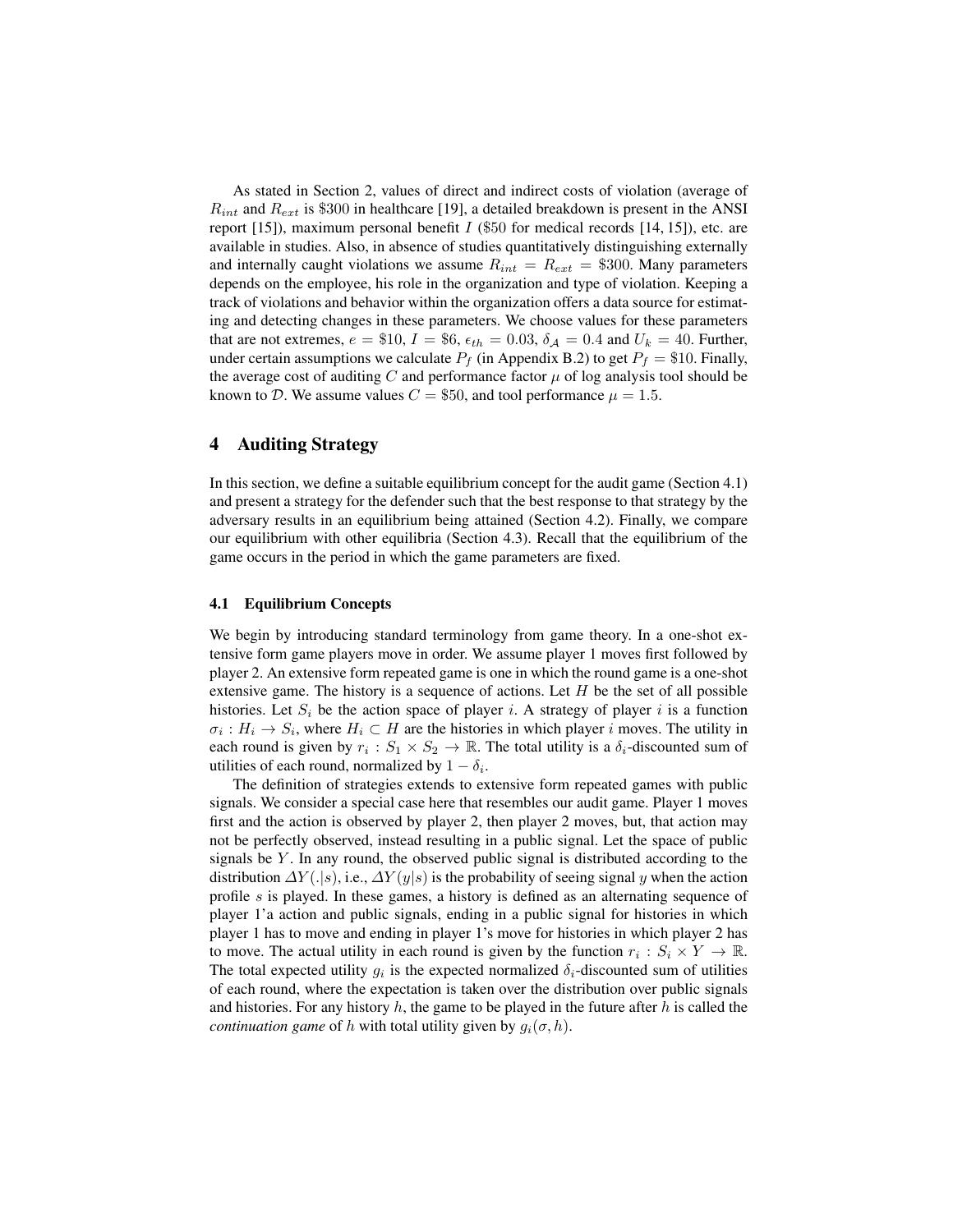A strategy profile  $(\sigma_1, \sigma_2)$  is a *subgame perfect equilibrium* (SPE) of a repeated game if it is a Nash equilibrium for all continuation games given by any history  $h$  [9]. One way of determining if a strategy is a SPE is to determine whether the strategy satisfies the *single stage deviation* property, that is, any *unilateral deviation* by any player *in any single round* is not profitable. We define a natural extension of SPE, which we call *asymmetric subgame perfect equilibrium* (or  $(\epsilon_1, \epsilon_2)$ -SPE), which encompasses SPE as a special case when  $\epsilon_1 = \epsilon_2 = 0$ .

**Definition 1.**  $((\epsilon_1, \epsilon_2)$ -SPE) Denote concatenation operator for histories as ;. Strategy *profile*  $\sigma$  *is a* ( $\epsilon_1, \epsilon_2$ )-*SPE if for history h in which player* 1 has to play, given  $h' =$  $h; \sigma_1(h)$  *and*  $h'' = h; s_1$ *,* 

$$
E(r_1(\sigma_1(h), \mathbf{y}))[\sigma_1(h), \sigma_2(h')] + \delta_1 E(g_1(\sigma, h'; \mathbf{y}))[\sigma_1(h), \sigma_2(h')]
$$
  
\n
$$
\geq E(r_1(s_1, \mathbf{y}))[s_1, \sigma_2(h'')] + \delta_1 E(g_1(\sigma, h''; \mathbf{y}))[s_1, \sigma_2(h'')] - \epsilon_1
$$

*for all* s1*. For history* h *in which player 2 has to play, given* a(h) *is the last action by player 1 in h, for all*  $s_2$ 

$$
E(r_2(\sigma_2(h), \mathbf{y}))[a(h), \sigma_2(h)] + \delta_2 E(g_2(\sigma, h; \mathbf{y}))[a(h), \sigma_2(h)]
$$
  
\n
$$
\geq E(r_2(s_2, \mathbf{y}))[a(h), s_2] + \delta_2 E(g_2(\sigma, h; \mathbf{y}))[a(h), s_2] - \epsilon_2
$$

We are particularly interested in  $(\epsilon_1, 0)$ -SPE, where player 1 is the defender and player 2 is the adversary. By setting  $\epsilon_2 = 0$ , we ensure that a rational adversary will never deviate from the expected equilibrium behavior. Such equilibria are important in security games, since  $\epsilon_2 > 0$  could incentivize the adversary to deviate from her strategy, possibly resulting in significant loss to the defender.

The following useful property about history-independent strategies, which follows directly from the definition, helps in understanding our proposed history-independent audit strategy.

*Property 1.* If a strategy profile  $\sigma$  is history-independent, i.e.,  $\sigma_1(h) = \sigma_1($ ) and  $\sigma_2(h) =$  $\sigma_2(a(h))$  then the condition to test for SPE reduces to  $E(r_1(\sigma_1(), \mathbf{y})) \geq E(r_1(s_1, \mathbf{y})),$ for player 1 and to  $E(r_2(\sigma_2(h), \mathbf{y})) \ge E(r_2(s_2, \mathbf{y}))$ , for player 2, since  $g_i(\sigma, h; y)$  is the same for all y and each i. Also, if  $E(r_i(s_i, y)) - E(r_i(\sigma_i(h), y)) \le \epsilon_i$  for all i and  $s_i$  then  $\sigma$  is an  $(\epsilon_1, \epsilon_2)$ -SPE strategy profile.

#### 4.2 Equilibrium in the Audit Game

We next state an equilibrium strategy profile for the game  $G_{A,k}$ . Formally, we present a  $(\epsilon_{A,k}, 0)$ -SPE strategy profile, and calculate the value  $\epsilon_{A,k}$ . The proposed strategy relies on commitment by  $D$  and computation of a single round best response by  $\mathcal{A}$ . We accordingly refer to this strategy profile as a *simple commitment* strategy profile.

For any equilibrium to be played out with certainty, players must believe that the strategy being used by the other players is the equilibrium strategy. Our proposed strategy profile has features that aim to achieve correct beliefs for the players, even in face of partial rationality. One feature is that  $D$  makes its strategy publicly known, and provides a means to verify that it is playing that strategy. As noted earlier, even though  $D$  acts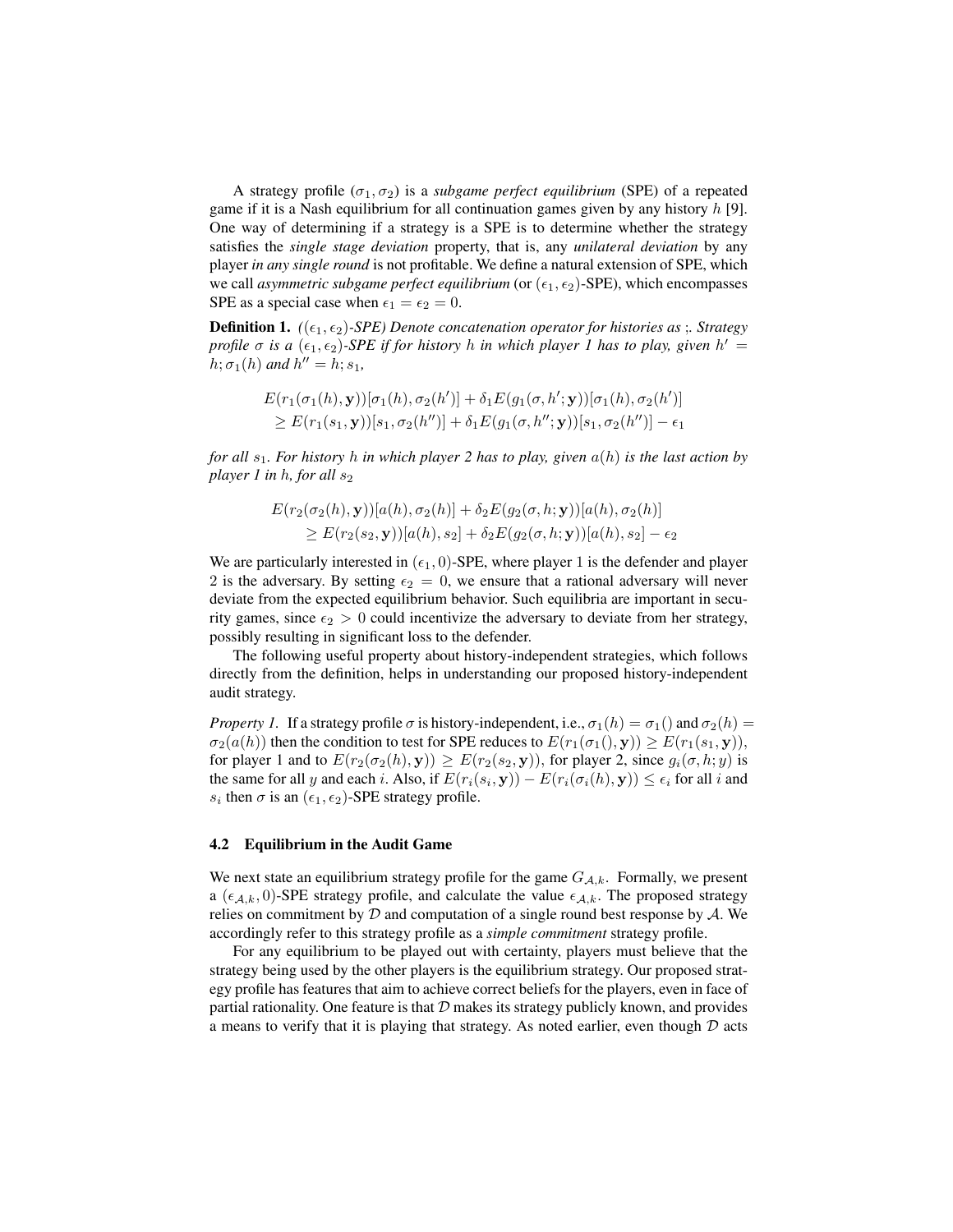after  $\mathcal A$  does by committing to its strategy with a verification mechanism  $\mathcal D$  simulates a first move by making the employee believe its commitment with probability one. Thus, we envision the organization making a commitment to stick to its strategy and providing a proof that it follows the strategy. Further,  $D$  making its strategy publicly known follows the general security principle of not making the security mechanisms private [25]. Additionally, the simple commitment strategy profile is an approximate SPE for all values of parameters in any game  $G_{A,k}$  and any value of  $A$ 's discount factor  $\delta_A$ . Thus, all employees observe the organization following a consistent strategy further reducing any variability in beliefs about the organization's strategy. Another important feature of the simple commitment strategy profile is the single round best response computation by A (yielding a single action to play), which is much simpler than optimizing over multiple rounds often yielding many strategies as the solution. Thus, the organization also trusts the employee to make the appropriate decision even if the employee is computationally constrained. The above features of the simple commitment strategy profile makes the strategy simple, which makes it more likely to be followed in the real world.

The main idea behind the definition of our strategy profile is that  $D$  optimizes its utility assuming the best response of A for a given  $a^t$ . That is, D assumes that A does not commit any violations when  $(P, \alpha)$  is in the deterred region, and systematically commits a violation otherwise (i.e., all of  $A$ 's tasks are violations). Further,  $D$  assumes the worst case when the employee (with probability  $\epsilon_{th}$ ) accidentally makes a mistake in the execution of their strategy; in such a case,  $D$  expects all of  $A$ 's tasks to be violations, regardless of the values of  $(P, \alpha)$ . This is because the distribution  $D_0^t$  over violations when  $A$  makes a mistake is unknown. Thus, the expected cost function that  $D$  optimizes (for each total number of tasks  $a^t$ ) is a linear sum of  $(1 - \epsilon_{th})$  times the cost due to best response of A and  $\epsilon_{th}$  times the cost when A commits all violations. The expected cost function is different in the deterred and non-deterred region due to the difference in best response of  $A$  in these two regions. The boundary between the deterred and nondeterred regions is conditioned by the value of the adversary's personal benefit  $I$ . We assume that  $D$  learns the value of the personal benefit within an error  $\delta I$  of its actual value, and that D does not choose actions  $(P, \alpha)$  in the region of uncertainty determined by the error  $\delta I$ .

Formally, the expected reward is  $E(\text{Row}^t_\mathcal{D})[0]$  when the adversary commits no violation, and  $E(\text{Rew}_{\mathcal{D}}^t)[a^t]$  when all  $a^t$  tasks are violations. Both of these expected rewards are functions of  $P, \alpha$ ; we do not make that explicit for notational ease. Denote the deterred region determined by the parameter I and the budget  $b_{A,k}^{t}$  as  $R_{D}^{I}$  and the non-deterred region as  $R_{ND}^I$ . Either of these regions may be empty. Denote the region (of uncertainty) between the curves determined by  $I + \delta I$  and  $I - \delta I$  as  $R_{\delta I}^I$ . Then the reduced deterred region is given by  $R_D^I \backslash R_{\delta I}^I$  and the reduced non-deterred region by  $R_{ND}^I \backslash R_{\delta I}^I$ . The equilibrium strategy we propose is:

• For each possible number of tasks  $a^t$  that can be performed by A, D constrained by budget  $b_{\mathcal{A},k}^{t}$ , assumes the expected utility

$$
U_D(P, \alpha) = (1 - \epsilon_{th})E(\mathbf{Rew}_D^t)[0] + \epsilon_{th}E(\mathbf{Rew}_D^t)[a^t]
$$
 and  

$$
U_{ND}(P, \alpha) = (1 - \epsilon_{th})E(\mathbf{Rew}_D^t)[a^t] + \epsilon_{th}E(\mathbf{Rew}_D^t)[a^t],
$$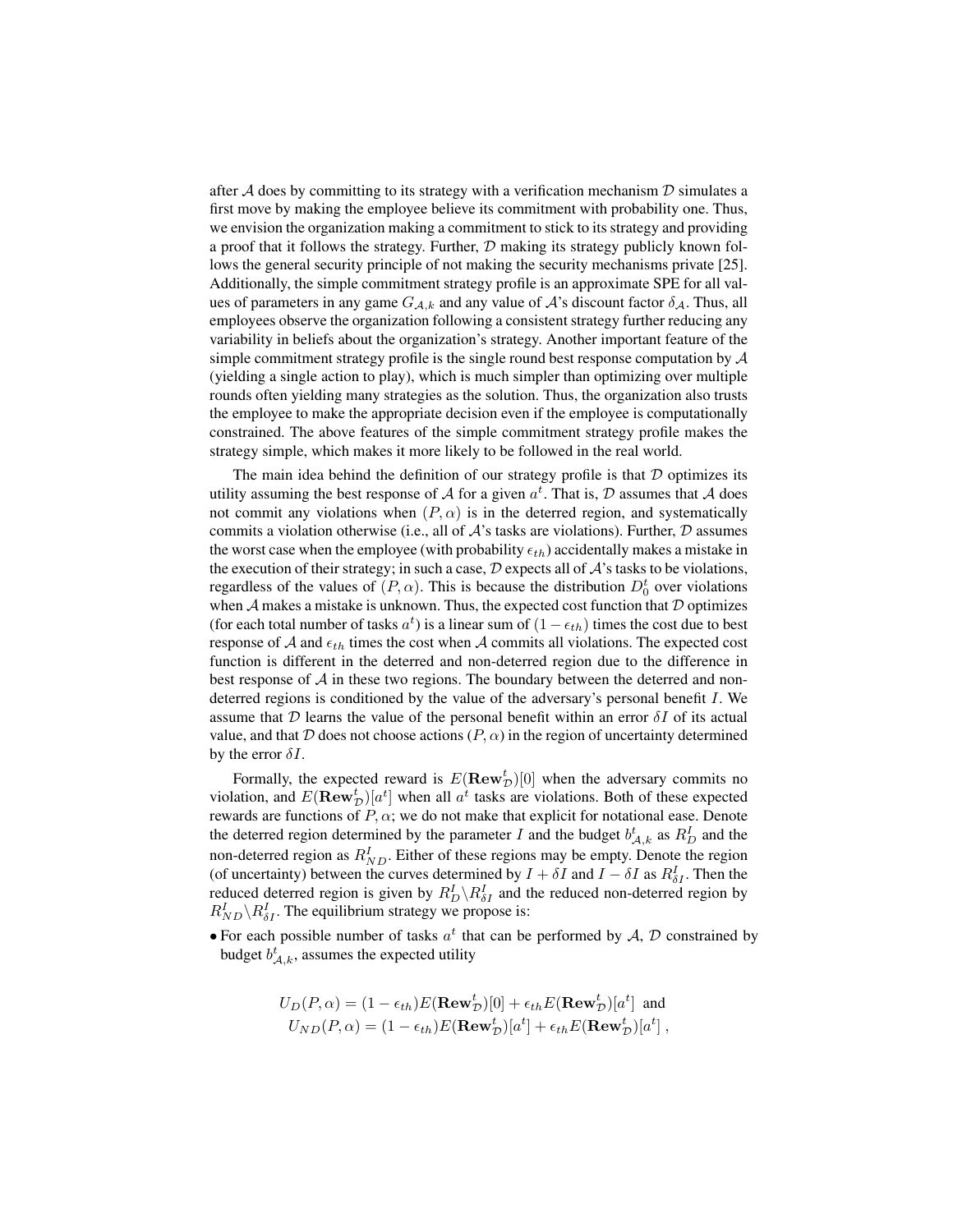in  $R_D^I \setminus R_{\delta I}^I$  and  $R_{ND}^I \setminus R_{\delta I}^I$  respectively. D calculates the maximum expected utility across the two regions as follows:

 $-U_{\max}^D = \max_{(P,\alpha)\in R_D^I\setminus R_{\delta I}^I} U_D(P,\alpha), U_{\max}^{ND} = \max_{(P,\alpha)\in R_{ND}^I\setminus R_{\delta I}^I} U_{ND}(P,\alpha)$  $-U = \max(U_{\text{max}}^D, U_{\text{max}}^{ND})$ 

D commits to the corresponding maximizer  $(P, \alpha)$  for each  $a^t$ .

After knowing  $a^t$ ,  $\mathcal D$  plays the corresponding  $(P, \alpha)$ .

• A plays her best response (based on the committed action of  $\mathcal{D}$ ), i.e., if she is deterred for all  $a^t$  she commits no violations and if she is not deterred for some  $a^t$  then all her tasks are violations, and she chooses the  $a<sup>t</sup>$  that maximizes her utility from violations. But, she also commits mistakes with probability  $\epsilon_{th}$ , and then the action is determined by distribution  $D_0^t$ .

Let  $U_{\text{max}}^{D+ \delta I} = \max_{(P,\alpha) \in R_D^I \cup R_{\delta I}^I} U_D(P,\alpha)$ ,  $U_{\text{max}}^{ND+\delta I} = \max_{(P,\alpha) \in R_{ND}^I \cup R_{\delta I}^I} U_{ND}(P,\alpha)$ ,  $\delta U^D = U_{\text{max}}^{D+\delta I} - U_{\text{max}}^D$  and  $\delta U^{ND} = U_{\text{max}}^{ND+\delta I} - U_{\text{max}}^{ND}$ . We have the following result:

**Theorem 1.** *The simple commitment strategy profile (defined above) is an*  $(\epsilon_{A,k}, 0)$ -*SPE for the game*  $G_{A,k}$ *, where*  $\epsilon_{A,k}$  *is* 

$$
\max\left(\max_{v^t, a^t} (\delta U^D), \max_{v^t, a^t} (\delta U^{ND})\right) + \epsilon_{th} \max_{\alpha \in [0,1]} \left(\sum_{j=0}^{m-1} \delta_{\mathcal{D}}^j E(r(\vec{\mathbf{O}}^t, j))[U_k, U_k, \alpha]\right)
$$

*Remark 1.* If the value of any parameter of the game (e.g.,  $R_{ext}$ ,  $R_{int}$ ) is perturbed in a bounded manner, then accounting for that in the analysis yields an  $(\epsilon, 0)$ -SPE, but, with  $\epsilon$  greater than  $\epsilon_{A,k}$ . This happens because D's utility is continuous in the parameters.

The proof is in Appendix B. The proof involves showing that the strategy profile has the single stage deviation property. That  $A$  does not profit from deviating is immediate since A chooses the best response in each round of the game. The bound on profit from deviation for  $D$  has two terms. The first term arises due to  $D$  ignoring the region of uncertainty in maximizing its utility. The maximum difference in utility for the deterred region is  $\max_{v^t, a^t} (U_{\text{max}}^{D+\delta I} - U_{\text{max}}^D)$  and for the undeterred region is  $\max_{v^t, a^t} (U_{\text{max}}^{ND+\delta I} - U_{\text{max}}^{ND})$ . The first term is the maximum of these quantities. The second term arises due to the use of the worst case assumption of all violations out of maximum possible  $U_k$  tasks when  ${\mathcal A}$  makes a mistake as compared to the case when  $D_0^t$ is known. Since  $A$ 's choice only affects the violation loss part of  $D$ 's utility and mistakes happen with probability  $\epsilon_{th}$ , the second term is the maximum possible violation loss multiplied by  $\epsilon_{th}$ .

*Numeric applications.* The above theorem can be used to calculate concrete values for  $\epsilon_{A,k}$  when all parametric functions are instantiated. For example, with the values in Section 3, we obtain  $\epsilon_{A,k}$  = \$200. Assuming A performs the maximum  $U_k$  = 40 number of tasks,  $\epsilon_{A,k}$  is about 9.5% of the cost of auditing all actions of A with maximum punishment rate (\$2100), with no violations, and about 3.3% of the cost incurred due to all violations caught externally (\$6000), with no internal auditing or punishment. Similarly, if we assume 70% audit coverage with maximum punishment and four violations, the expected cost for organization is \$2583, which means  $\epsilon_{A,k}$ corresponds to about 7.7% of this cost. We present the derivation of value of  $\epsilon_{A,k}$  in Claim B in Appendix B. The audit coverage here is for one employee only; hence it can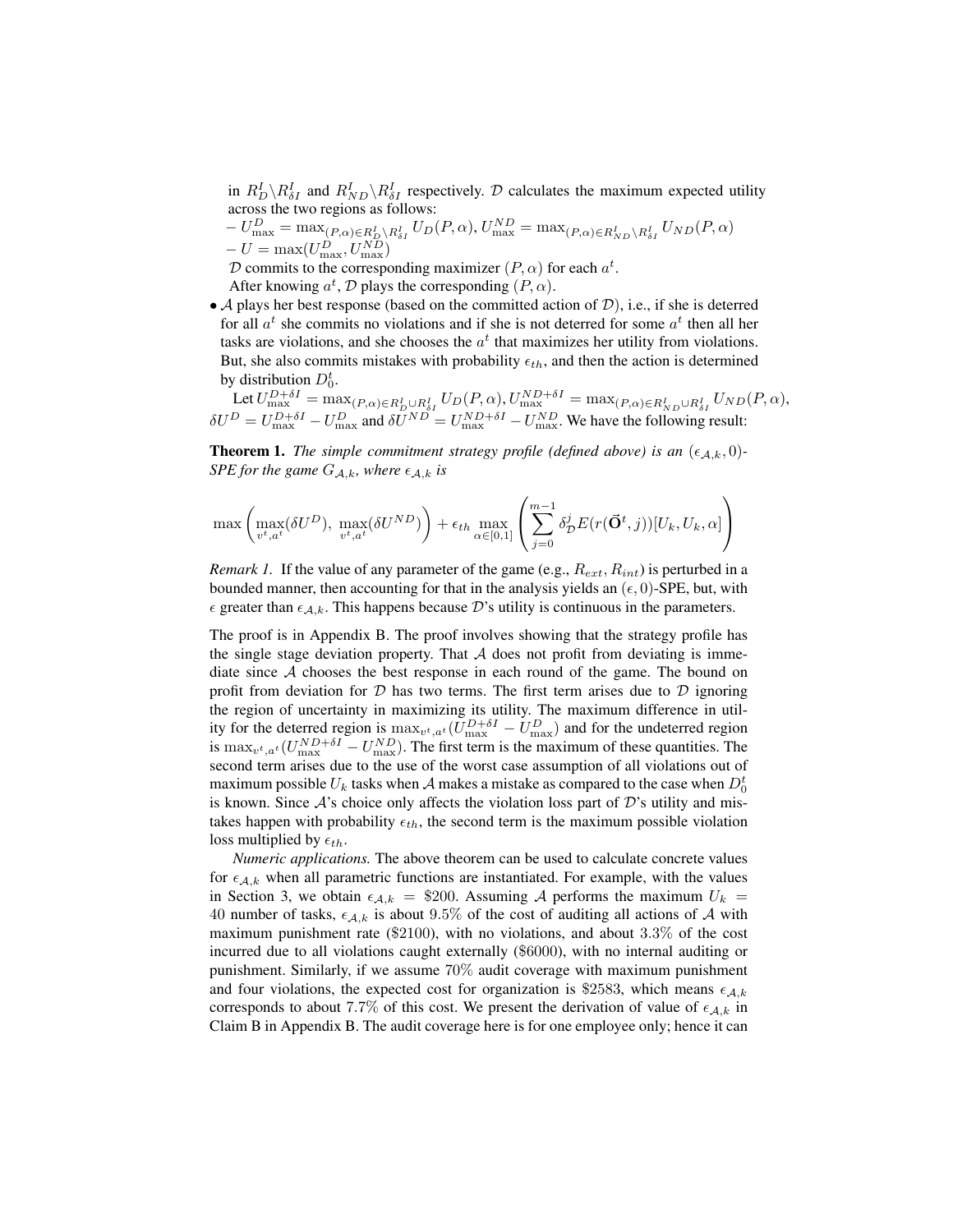be as high as 100%. Also, since  $\mathcal{G}_{\mathcal{A}}$  is a parallel composition of the games  $\mathcal{G}_{\mathcal{A},k}$  for all k, we claim that the simple commitment strategy profile followed for all games  $\mathcal{G}_{A,k}$  is a ( $\sum_{k} \epsilon_{A,k}$ , 0)-SPE strategy profile for  $G_A$ . (See Lemma 1 in Appendix B.1.)

#### 4.3 Comparision with other equilibria

In this section, we compare our proposed strategy with the set of Perfect Public Equilibrum (PPE) strategies. A PPE is the appropriate notion of equilibrium in an imperfect information repeated game with public signals and simultaneous moves. A PPE is quite similar to a SPE; the differences are that histories are sequences of public signals (instead of action profiles) and payoffs are considered in the expected sense. PPE strategy profiles also have the single stage deviation property. As pointed out already, one advantage of the simple commitment strategy is simplicity. As the set of PPE strategies is often infinite, it is difficult for players' beliefs to agree on the strategy being played. However, a commitment by one player to her part of a PPE strategy profile forces that particular PPE to be played. The organization is naturally the player who commits. A *committed utility maximizing* player is one who uses a commitment to force the PPE that yields the maximum payoff to that player. A *privacy preserving* defender is one that chooses a PPE with fewer violations when it has a choice over multiple PPE with the same payoff for the defender. The next theorem shows that simple commitment strategy deters  $A$  as often as the case in which the chosen PPE strategy deters  $A$ , assuming the budget allows for deterring the employee and the organization is committed utility maximizing and privacy preserving in choosing PPE equilibrium. Stated succinctly, the simple commitment strategy profile is no worse for privacy protection than choosing the highest utility PPE in scenarios where the organization chooses a PPE strategy that deters the employee.

Theorem 2. *Assume that budget is fixed in every round and is sufficient to deter* A*, and the number of tasks performed by*  ${\cal A}$  *in every round in fixed. Let*  $v_o^*$  *be the maximum <code>PPE</code> payoff that* D *can obtain. Further suppose there exists a PPE* E<sup>m</sup> *in which* D *always plays some action in the deterred region and the utility for*  $D$  *with*  $E_m$  *is*  $v_o^*$ . Then a *committed utility maximizing and privacy preserving* D *will choose to play* Em*. Further, the action in* E<sup>m</sup> *coincides with the action chosen by simple commitment strategy profile in each round.*

### 5 Budget Allocation

In this section we present two budget allocation mechanisms: one maximizes  $D$ 's utility (Section 5.1) and another does the same under accountability constraints (Section 5.2).

#### 5.1 Optimized Budget Allocation

We assume the budget available to  $D$  for all audits is bound by  $B$ . Then we must have  $\sum_{\mathcal{A},k} \vec{b}_{\mathcal{A}}^t(k) + Cost(\mathcal{M}) \leq B$ , where  $Cost(\mathcal{M})$  is a fixed cost of using the log analysis tool in an audit cycle. Let  $B_{\mathcal{M}} = B - Cost(\mathcal{M})$ . Let  $\alpha_{\mathcal{A},k}(\vec{b}_{\mathcal{A}}^t(k),\vec{a}_{\mathcal{A}}^t(k)), P_{\mathcal{A},k}(\vec{b}_{\mathcal{A}}^t(k),\vec{a}_{\mathcal{A}}^t(k))$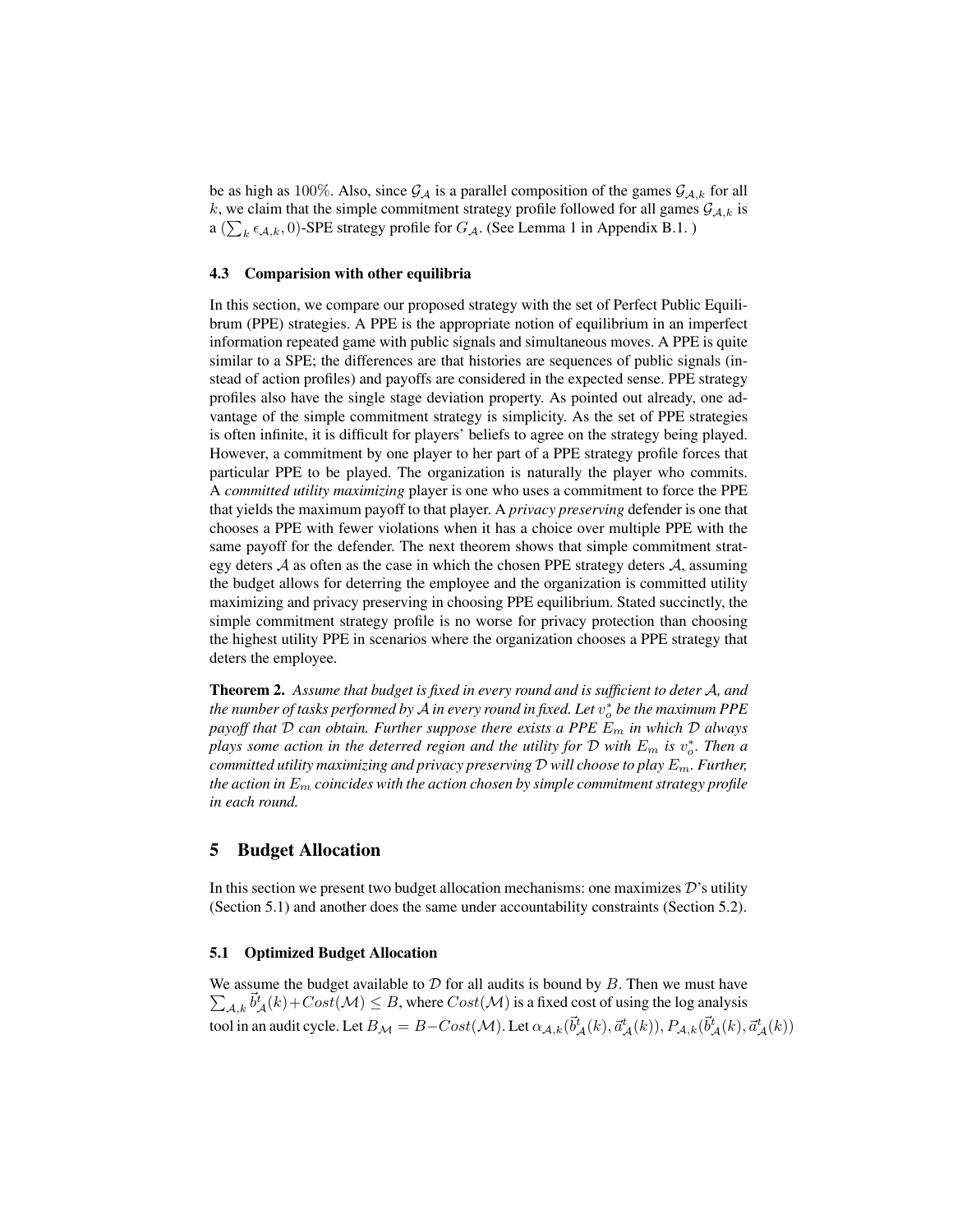be the equilibrium in game  $\mathcal{G}_{A,k}$  for budget  $\vec{b}_A^t(k)$  and  $A$ 's tasks  $\vec{a}_A^t(k)$ . Note that we make the dependence on  $\vec{b}^t_A(k)$ ,  $\vec{a}^t_A(k)$  explicit here. Let  $U(\vec{b}^t_A(k), \vec{a}^t_A(k))$  denote the corresponding expected utility in game  $G_{A,k}$ . Observe that in equilibrium, when A is deterred for all possible  $\vec{a}^t_{\mathcal{A}}(k)$  then A has equal preference for all possible  $\vec{a}^t_{\mathcal{A}}(k)$ , and otherwise A chooses the maximum  $\vec{a}^t_{\mathcal{A}}(k)$  for which she is undeterred to maximize her utility. Thus, let  $BR(\vec{b}_{\mathcal{A}}^t(k))$  be the set of number of tasks all of which are part of best responses of A. Note that the cost functions  $U_D$  and  $U_{ND}$  in deterred and non-deterred regions are continuous in  $\vec{b}_{\mathcal{A}}^t(k)$ , since the regions themselves change continuously with change in  $\vec{b}^t_{\mathcal{A}}(k)$ . Also, by definition they are continuous in  $\vec{a}^t_{\mathcal{A}}(k)$ . Since U is the maximum of two continuous functions  $U_D$  and  $U_{ND}$ , using the fact that max of two functions is continuous, we get that  $U$  is continuous in both arguments. Then, the optimal allocation of budget is to solve the following non-linear optimization problem

$$
\max \sum_{\mathcal{A}, k} \min_{\vec{a}^t_{\mathcal{A}}(k) \in BR(\vec{b}^t_{\mathcal{A}}(k))} U(\vec{b}^t_{\mathcal{A}}(k), \vec{a}^t_{\mathcal{A}}(k)) \text{ subject to } \vec{b}^t_{\mathcal{A}}(k) \geq 0 \text{ and } \sum_{\mathcal{A}, k} \vec{b}^t_{\mathcal{A}}(k) \leq B_{\mathcal{M}},
$$

which maximizes the minimum utility possible over  $A$ 's possible best response actions. For example, consider a simple case with two types of tasks: celebrity records accesses and non-celebrity records accesses, and one employee. Assume the utility functions and constants as stated at the end of Section 3, except, it is assumed that it is apriori known that exactly 40 celebrity and 400 non-celebrity accesses would be made and values of some constants (in brackets) are different for celebrity type ( $R_{ext} = $4500, R_{int} =$ \$300,  $I = $6$ ,  $P_f = 10$ ) and non-celebrity type ( $R_{ext} = $90$ ,  $R_{int} = $30$ ,  $I = $0.6$ ,  $P_f = 5$ ). Using discrete steps and a brute force search yields a solution of the above optimization problem in which  $D$  would allocate \$1300 to audit celebrity accesses and the remaining \$1200 to audit non-celebrity accesses. As the cost per inspection was assumed \$50 (Section 3), 0.65 fraction of celebrity accesses can be inspected and only 24 out of 400 non-celebrity accesses can be inspected. However, the equilibrium yields that no non-celebrity inspections happen as the employee is non-deterred for the level of non-celebrity inspections possible, and 0.65 fraction of celebrity accesses are inspected.

#### 5.2 Towards Accountable Data Governance

While holding an employee responsible for the violation she causes is natural, it is difficult to define accountability for the organization, as the organization does not commit violations directly. However, the organization influences the actual violator (employee) by the choice of inspections and punishment. We use a simple definition of accountability for the organization, requiring a minimum level of inspection and punishment.

**Definition 2.**  $((\mathcal{M}, \vec{\alpha}, \vec{P})$ -accountability) An organization satisfies  $(\mathcal{M}, \vec{\alpha}, \vec{P})$ -accountability *if 1) its log analysis tool*  $M'$  *satisfies*  $M' \geq M$ , 2) its level of inspection satisfies  $\vec{\alpha}' \geq \vec{\alpha}$ , and 3) its punishment rate satisfies  $\vec{P}' \geq \vec{P}$ .

Our definition assumes a partial ordering over log analysis tools  $M$ . This partial ordering could be given from empirically computed accuracy  $\mu$  estimates for each log analysis tool (e.g., we could say that  $M_1 \geq M_2$  if  $M_1$  is at least as accurate as  $M_2$ for each type of access k). The dependence of accountability on  $M$  is required as a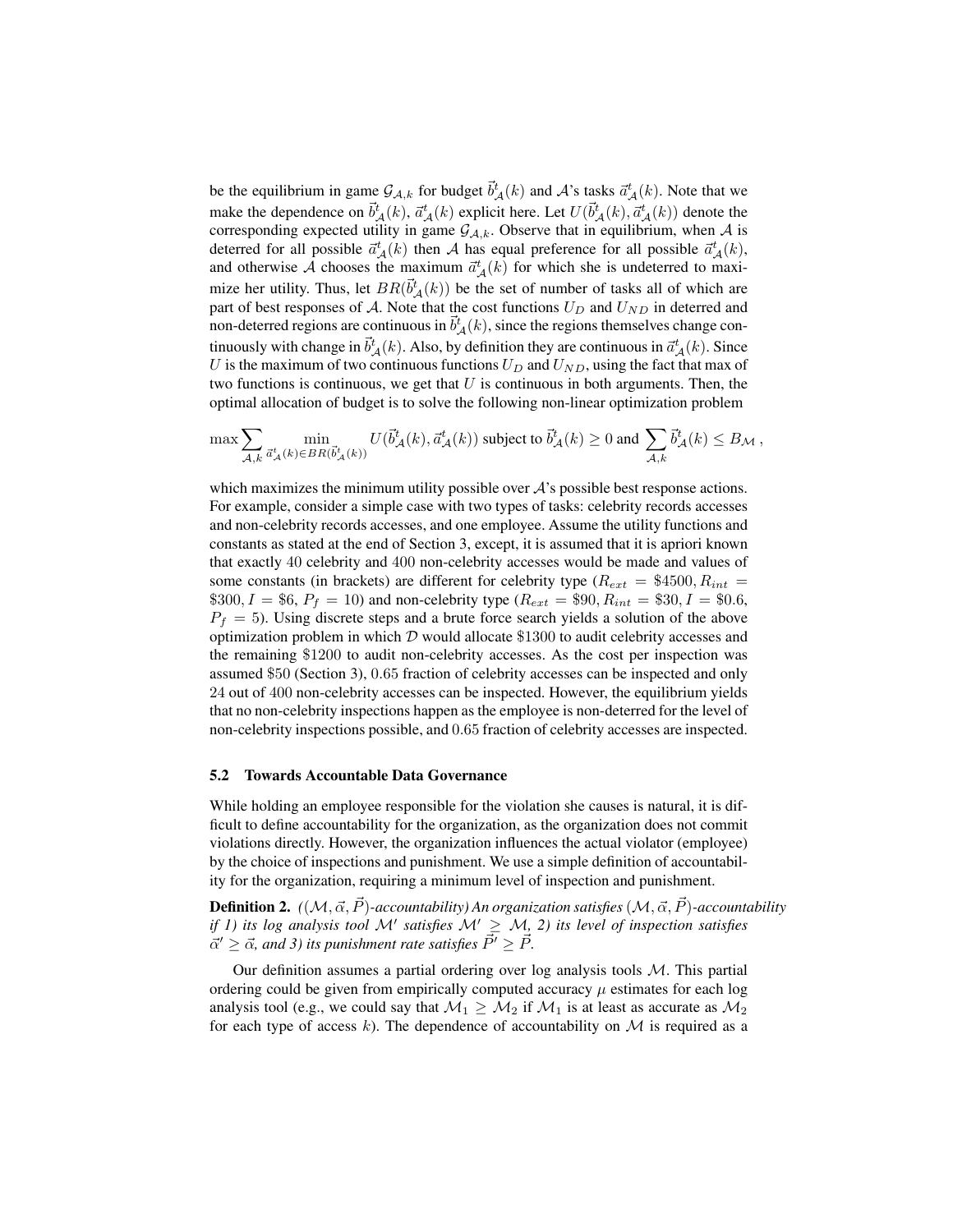better performing tool can detect the same expected number of violations as another tool with worse performance, with a lower inspection level  $\alpha$ . We envision the above accountability being proven by the organization to a trusted third party external auditor (e.g., Government) by means of a formal proof, in the same manner as commitment is demonstrated to the employee.

To satisfy  $(M, \vec{\alpha}, \vec{P})$ -accountability an organization must add the following constraints to its optimization problem from the last sub-section:  $\min_{\vec{a}^t_{\mathcal{A}}(k) \in BR(\vec{b}^t_{\mathcal{A}})} \alpha_{\mathcal{A},k}(\vec{b}^t_{\mathcal{A}}(k),\vec{a}^t_{\mathcal{A}}(k)) > \vec{\alpha}(k)$  and  $\min_{\vec{a}^t_{\mathcal{A}}(k) \in BR(\vec{b}^t_{\mathcal{A}})} P_{\mathcal{A},k}(\vec{b}^t_{\mathcal{A}}(k),\vec{a}^t_{\mathcal{A}}(k)) >$  $\vec{P}(k)$  for all A, k. The first constraint ensures that the the minimum number of inspections divided by maximum number of tasks is greater than  $\vec{\alpha}(k)$ , and the second constraint ensures that the minimum punishment level is higher that  $\vec{P}(k)$ .

Continuing the example from last sub-section if the minimum  $\alpha$  and P is specified as 0.1 and 1.0 for both types of accesses, then  $D$  would allocate \$400 to audit celebrity accesses and the remaining \$2100 to audit non-celebrity accesses. Since the cost per inspection was assumed \$50 (Section 3), 0.2 fraction of celebrity accesses can be inspected and 42 out of 400 non-celebrity accesses can be inspected. However, according to the equilibrium 40 non-celebrity inspections happen at punishment level of 2.0 as the employee is already deterred for that level of non-celebrity inspections. In this case, unlike the non-accountable scenario, the values  $\vec{\alpha}$ ,  $\vec{P}$  ensure that the privacy of common person is being protected even when the organization has more economic incentives to audit celebrity accesses more heavily.

#### 6 Predictions and Interventions

In this section, we use our model to predict observed practices in industry and the effectiveness of public policy interventions in encouraging organizations to adopt accountable data governance practices (i.e., conduct more thorough audits) by analyzing the equilibrium audit strategy  $P$ ,  $\alpha$  under varying parameters. The explanation of observed practices provides evidence that our audit model is not far from reality. We use the values of parameters and instantiation of functions given in Section 3 (unless otherwise noted). We assume that the value of personal benefit  $I$  is learned exactly and that  $P$  and  $\alpha$  take discrete values, with the discrete increments being 0.5 and 0.05, respectively. We also assume for sake of exposition that  $u_k = U_k$ , i.e., the number of tasks is fixed, there is only one type of violation and the budget is sufficient to do all possible inspections. Average cost  $R_{ext}$  and probability p of external detection of violation. We vary  $R_{ext}$ from \$5 to \$3900, with  $R_{int}$  fixed at \$300. The results are shown in Figure 2. There are two cases shown in the figure:  $p = 0.5$  and  $p = 0.9$ . The figure shows the equilibria  $P, \alpha$  chosen for different values of  $R_{ext}$ .

*Prediction 1: Increasing*  $R_{ext}$  *and*  $p$  *is an effective way to encourage organizations to audit more.* In fact, when  $p * R_{ext}$  is low X may not audit at all. Thus, X audits to protect itself from greater loss incurred when violations are caught externally. Surprisingly, the hospital may continue to increase inspection levels (incurring higher cost) beyond the minimum level necessary to deter a rational employee. Hospital X does so because the employee is not fully rational: even in the deterred region there is an  $\epsilon_{th}$  probability of violations occurring.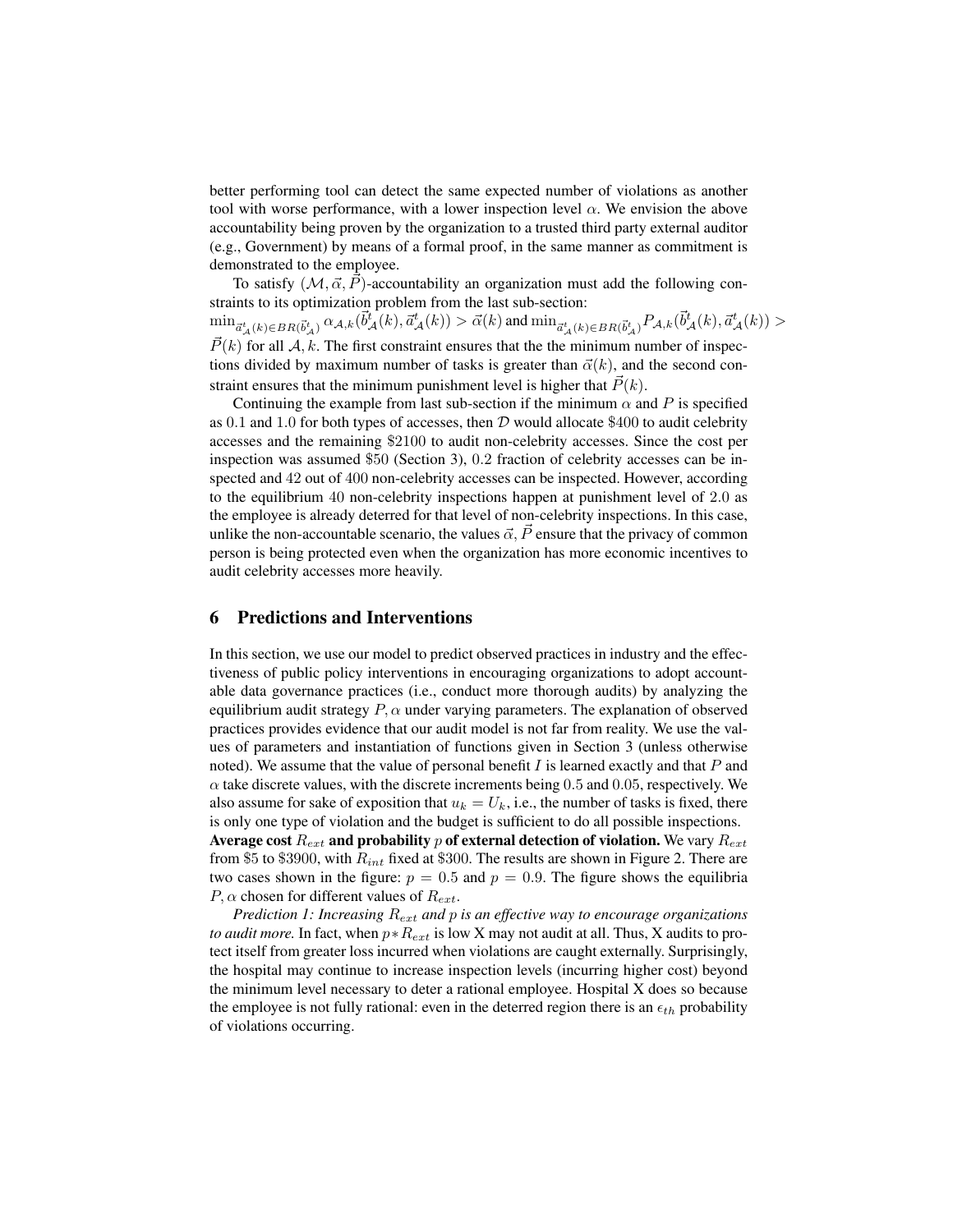

Fig. 2. Separators for two values of external detection probability  $p$  indicated by dashed lines. Equilibrium punishment and inspection rates  $(P, \alpha)$  marked on solid lines (see legend) as the reputation loss from external detection  $R_{ext}$  varies; the  $R_{ext}$  values are labeled above the corresponding equilibrium points.

*Suggested Intervention 1: Subject organizations to external audits and fines when violations are detected.* For example, by awarding contracts for conducting 150 external audits by 2012 [26], HHS is moving in the right direction by effectively increasing p. This intervention is having an impact: the 2011 Ponemon study on patient privacy [27] states—"Concerns about the threat of upcoming HHS HIPAA audits and investigation has affected changes in patient data privacy and security programs, according to 55 percent of respondents."

*Prediction 2: Interventions that increase the expected loss for both external and internal detection of violations are not as effective in increasing auditing as those that increase expected loss for external detection of violations only.* Table 2 shows the equilibrium inspection level as  $R_{ext}$  and  $R_{int}$  are both increased at the same rate. While the inspection level may initially increase, it quickly reaches a peak. As an example, consider the principle of breach detection notification used in many data breach laws [28]. The effect of breach detection notification is to increase both  $R_{int}$  and  $R_{ext}$  since notification happens for all breaches. While there isn't sufficient data for our model to predict whether these laws are less effective than external audits (see suggested study below), prior empirical analysis [28] indicate that the benefit in breach detection from these laws is only about 6% (after adjusting for increased reporting of breaches due to the law itself).

*Suggested study: An empirical study that separately reports costs incurred when violations are internally detected from those that are externally detected would be useful in quantifying and comparing the effectiveness of interventions.* Existing studies either do not speak of these distinct categories of costs [19, 28] or hint at the importance of this distinction without reporting numbers [16, 17].

Punishment loss factor e and personal benefit I. *Prediction 3: Employees with higher value for* e *(e.g., doctors have higher* e*; suspending a doctor is costlier for the hospital than suspending a nurse) will have lower punishment levels.* If punishments were free, i.e.,  $e = 0$ , (an unrealistic assumption) X will always keep the punishment rate at maximum according to our model. At higher punishment rates ( $e = 1000$ ), X will favor increasing inspections rather than increasing the punishment level  $P$  (see Table 1 in Appendix A). While we do not know of an industry-wide study on this topic, there is evidence of such phenomena occurring in hospitals. For example, in 2011 Vermont's Office of Professional Regulation, which licenses nurses, investigated 53 allegations of drug diversion by nurses and disciplined 20. In the same year, the Vermont Board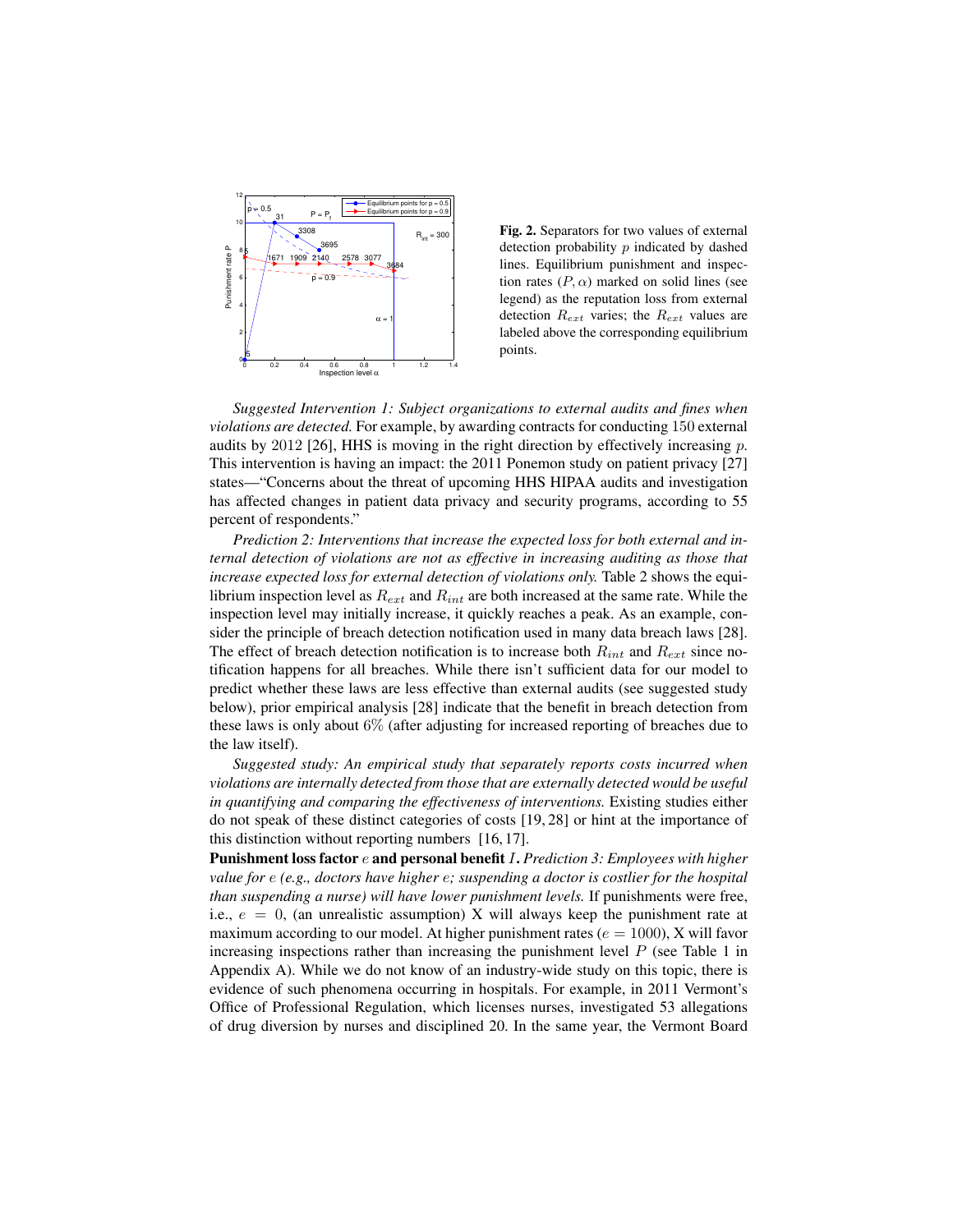of Medical Practice, which regulates doctors, listed 11 board actions against licensed physicians for a variety of offenses. However, only one doctor had his license revoked while the rest were allowed to continue practicing [7].

*Prediction 4: Employees who cannot be deterred are not punished.* When the personal benefit of the employee  $I$  is high, our model predicts that  $X$  chooses the punishment rate  $P = 0$  (because this employee cannot be deterred at all) and increases inspection as  $R_{ext}$  increases to minimize the impact of violations by catching them inside (see Table 4 in Appendix A). Note that this is true only for violations that are not very costly (as is the case for our choice of costs). If the expected violation cost is more than the value generated by the employee, then it is better to fire the non-deterred employee (see Appendix B.2).

#### Audit cost  $C$  and performance factor  $\mu$  of log analysis tool.

*Prediction 5: If audit cost* C *decreases or the performance* µ *of log analysis increases, then the equilibrium inspection level increases.* The data supporting this prediction is presented in Table 3 and 5 in Appendix A. Intuitively, it is expected that if the cost of auditing goes down then organizations would audit more, given their fixed budget allocated for auditing. Similarly, a more efficient mechanized audit tool will enable the organization to increase its audit efficiency with the fixed budget. For example, MedAssets claims that Stanford Hospitals and Clinics saved \$4 million by using automated tools for auditing [29].

#### 7 Related Work

Auditing and Accountability: Prior work studies orthogonal questions of algorithmic detection of policy violations [30–33] and blame assignment [34–37]. Feigenbaum et al. [38] report work in progress on formal definitions of accountability capturing the idea that violators are punished with or without identification and mediation with nonzero probability, and punishments are determined based on an understanding of "typical" utility functions. Operational considerations of how to design an accountability mechanism that effectively manages organizational risk is not central to their work. In other work, auditing is employed to revise access control policies when unintended accesses are detected [39–41]. Another line of work uses logical methods for enforcing a class of policies, which cannot be enforced using preventive access control mechanisms, based on evidence recorded in audit logs [42]. Cheng et al. [43, 44] extend access control to by allowing agents access based on risk estimations. A game-theoretic approach of coupling access control with audits of escalated access requests in the framework of a single-shot game is studied by Zhao et al. [45]. These works are fundamentally different from our approach. We are interested in scenarios where access control is not desirable and audits are used to detect violations. We believe that a repeated game can better model the repeated interactions of auditing.

Risk Management and Data Breaches: Our work is an instance of a risk management technique [12, 13] in the context of auditing and accountability. As far as we know, our technique is the first instance of managing risk in auditing using a repeated game formalism. Risk assessment has been extensively used in many areas [10, 11]; the report by American National Standards Institute [15] provides a risk assessment mechanism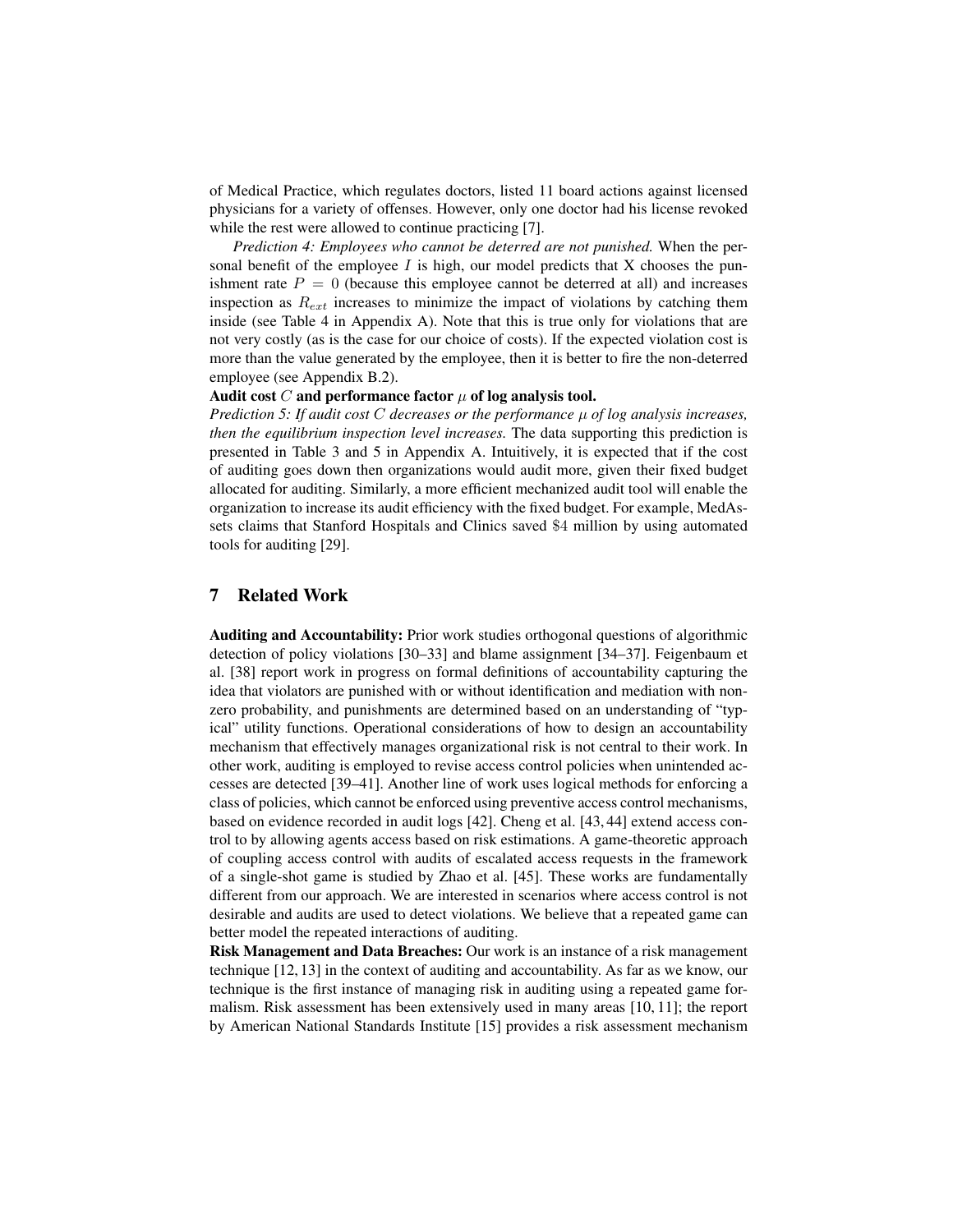for healthcare. Our model also models data breaches that happen due to insider attacks. Reputation has been used to study insider attacks in non-cooperative repeated games [46]; we differ from that work in that the employer-employee interaction is essentially cooperative. Also, the primary purpose of interaction between employer and employee is to accomplish some task (e.g., provide medical care). Privacy is typically a secondary concern. Our model captures this reality by considering the effect of non-audit interactions in parameters like  $P_f$ . There are quite a few empirical studies on data breaches and insider attacks [16, 19, 28] and qualitative models of insider attacks [47]. We use these studies to estimate parameters and evaluate the predictions of our model.

#### 8 Conclusion and Future Work

First, as public policy and industry move towards accountability-based privacy governance, the biggest challenge is how to operationalize requirements such as internal enforcement of policies. We believe that principled audit and punishment schemes like the one presented in this paper can inform practical enforcement regimes. Second, a usual complaint against this kind of risk management approach is that there isn't data to estimate the risk parameters. We provide evidence that a number of parameters in the game model can be estimated from prior empirical studies while recognizing the need for more scientific studies with similar goals, and suggest specific studies that can help estimate other parameters. Third, our model makes an interesting prediction that merits further attention: it suggests that we should design interventions that increase the expected loss from external detection of violations significantly more than the expected loss from internal detection.

While our model captures a number of important economic considerations that influence the design of audit mechanisms, there is much room for further refinement. For example, the model does not handle colluding adversaries nor does it account for detection of violations in audit rounds other than the one in which the violation was committed. Also, our treatment of accountable data governance leaves open questions about the trade-off between utility maximization and privacy protection. Moving forward, we plan to generalize our model, explore the space of policy interventions to encourage accountable data governance, and address normative questions such as what are appropriate levels of inspections and punishments for accountable data governance.

#### References

- 1. Center for Information Policy Leadership: Accountability-Based Privacy Governance Project ((accessed May 1,2012))
- 2. The White House: Consumer Data Privacy in a Networked World: A Framework for Protecting Privacy and Promoting Innovation in the Global Digital Economy ((accessed May 1,2012))
- 3. Fairwarning: Industry Best Practices for Patient Privacy in Electronic Health Records (April 2011)
- 4. Hulme, G.: Steady Bleed: State of HealthCare Data Breaches (September 2010) InformationWeek.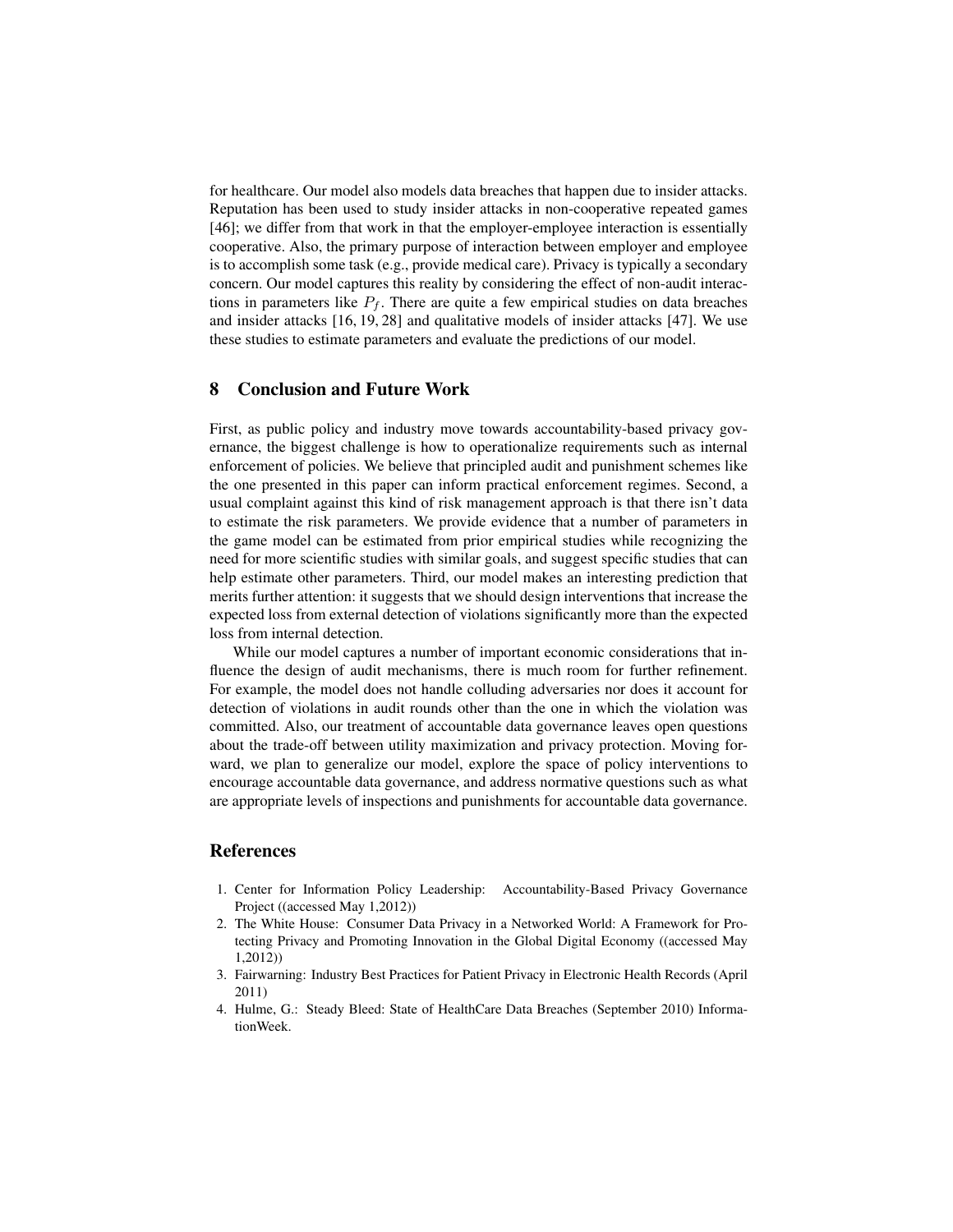- 5. U.S. Department of Health & Human Services: HIPAA enforcement (accessed May 1,2012)
- 6. Ornstein, C.: Breaches in privacy cost Kaiser (May 2009) Available online at: http://articles. latimes.com/2009/may/15/local/me-privacy15.
- 7. Ken Picard: Are Drug-Stealing Nurses Punished More Than Doctors? (2012)
- 8. Blocki, J., Christin, N., Datta, A., Sinha, A.: Regret minimizing audits: A learning-theoretic basis for privacy protection. In: Computer Security Foundations Symposium. (2011) 312– 327
- 9. Fudenberg, D., Tirole, J.: Game Theory. The MIT Press (1991)
- 10. PricewaterhouseCoopers: A practical guide to risk assessment (December 2008)
- 11. Karim H. Vellani: Strategic Healthcare Security, Risk Assessments in the Environment of Care (2008) Report for Wisconsin Healthcare Engineering Association.
- 12. NIST: Guide for Conducting Risk Assessments (September 2011)
- 13. Pau-Chen Cheng and Pankaj Rohatgi: IT Security as Risk Management: A Reserach Perspective (April 2008) IBM Research Report.
- 14. Cole Petrochko: DHC: EHR Data Target for Identity Thieves (December 2011)
- 15. American National Standards Institute(ANSI)/The Santa Fe Group/Internet Security Alliance: The financial impact of breached protected health information (accessed May 1,2012)
- 16. Verizon: 2012 Data Breach Investigations Report (2012)
- 17. Ponemon Institute, LLC: Benchmark Study on Patient Privacy and Data Security (November 2010)
- 18. Ponemon Institute, LLC: 2011 Cost of Data Breach Study: United States (March 2012)
- 19. Ponemon Institute, LLC: 2010 Annual Study: U.S. Cost of a Data Breach (March 2011)
- 20. Ichniowski, C., Shaw, K., Prennushi, G.: The Effects of Human Resource Management Practices on Productivity. Technical Report 5333, National Bureau of Economic Research (November 1995)
- 21. Hanushek, E.A.: Statistical Methods for Social Scientists. New York: Academic Press (1977)
- 22. Mailath, G.J., Samuelson, L.: Repeated Games and Reputations: Long-Run Relationships. Oxford University Press, USA (2006)
- 23. Varian, H.: System reliability and free riding. In: Economics of Information Security (Advances in Information Security, Volume 12). (2004) 1–15
- 24. Grossklags, J., Christin, N., Chuang, J.: Secure or insure? A game-theoretic analysis of information security games. In: World Wide Web Conference (WWW'08). (2008) 209–218
- 25. Saltzer, J.H., Schroeder, M.D.: The protection of information in computer systems. Proceedings of the IEEE 63(9) (1975) 1278–1308
- 26. U.S. Department of Health & Human Services: HIPAA Privacy and Security Audit Program
- 27. Ponemon Institute, LLC: Second Annual Benchmark Study on Patient Privacy and Data Security (December 2011)
- 28. Romanosky, S., Hoffman, D., Acquisti, A.: Empirical analysis of data breach litigation. In: International Conference on Information Systems. (2011)
- 29. MedAssets: MedAssets Case Sudy: Stanford hospital takes charge of its charge capture process, increasing net revenue by 4 million (2011)
- 30. Barth, A., Datta, A., Mitchell, J.C., Nissenbaum, H.: Privacy and contextual integrity: Framework and applications. In: IEEE Symposium on Security and Privacy. (2006) 184–198
- 31. Basin, D.A., Klaedtke, F., Muller, S.: Policy monitoring in first-order temporal logic. In: ¨ Computer Aided Verification (CAV). (2010) 1–18
- 32. Garg, D., Jia, L., Datta, A.: Policy auditing over incomplete logs: theory, implementation and applications. In: ACM Computer and Communications Security (CCS). (2011) 151–162
- 33. Tschantz, M.C., Datta, A., Wing, J.M.: Formalizing and enforcing purpose requirements in privacy policies. In: IEEE Symposium on Security and Privacy. (2012)
- 34. Backes, M., Datta, A., Derek, A., Mitchell, J.C., Turuani, M.: Compositional analysis of contract-signing protocols. Theor. Comput. Sci. 367(1-2) (2006) 33–56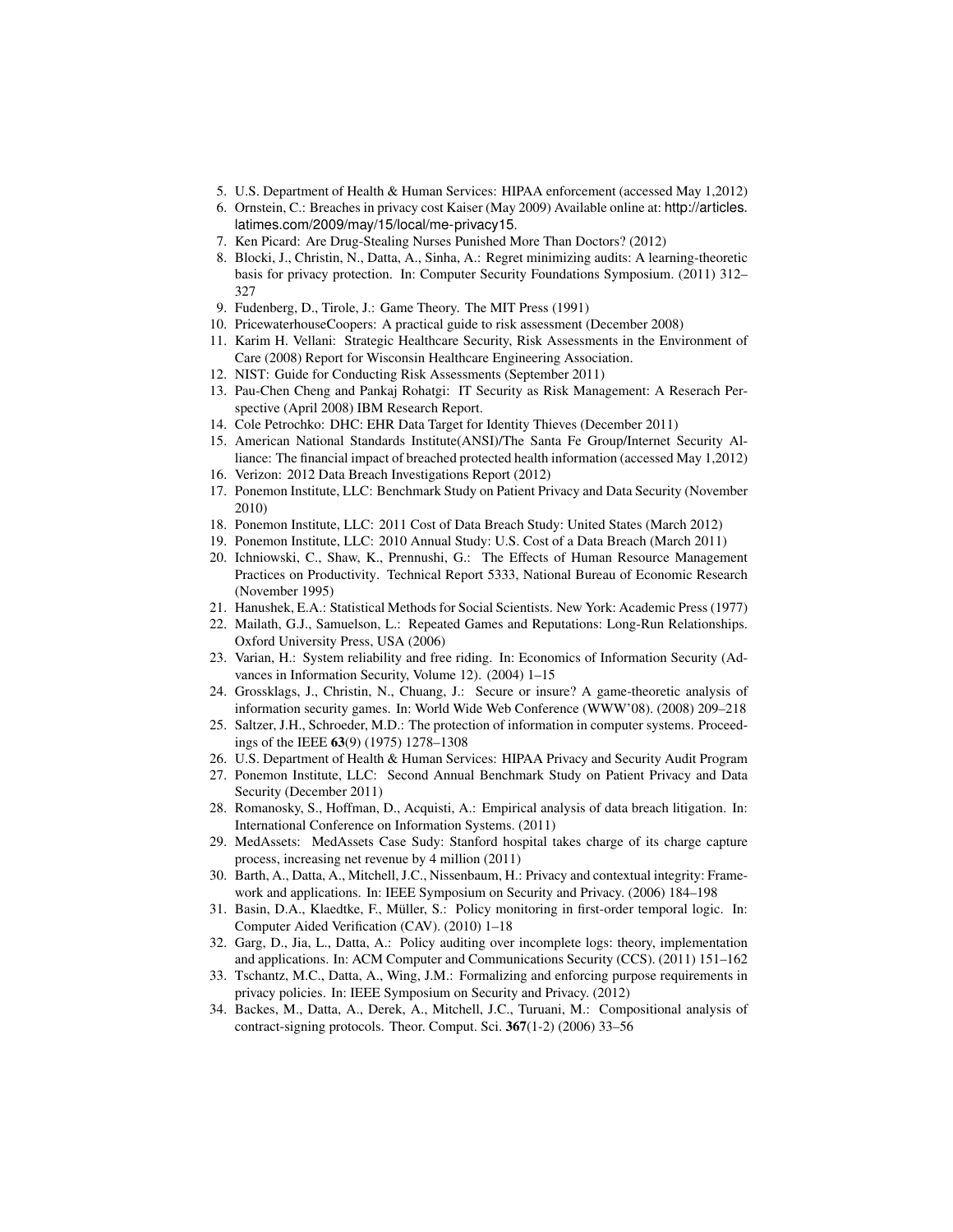- 35. Barth, A., Datta, A., Mitchell, J.C., Sundaram, S.: Privacy and utility in business processes. In: Computer Security Foundations Symposium (CSF). (2007) 279–294
- 36. Jagadeesan, R., Jeffrey, A., Pitcher, C., Riely, J.: Towards a theory of accountability and audit. In: European Symposium on Research in Computer Security. (2009) 152–167
- 37. Kusters, R., Truderung, T., Vogt, A.: Accountability: definition and relationship to verifia- ¨ bility. In: ACM Conference on Computer and Communications Security. (2010) 526–535
- 38. Feigenbaum, J., Jaggard, A.D., Wright, R.N.: Towards a formal model of accountability. In: Proceedings of the 2011 workshop on New security paradigms workshop. (2011)
- 39. Bauer, L., Garriss, S., Reiter, M.K.: Detecting and resolving policy misconfigurations in access-control systems. In: Symposium on Access Control Models and Technologies (SAC-MAT). (2008) 185–194
- 40. Vaughan, J.A., Jia, L., Mazurak, K., Zdancewic, S.: Evidence-based audit. In: Computer Security Foundations Symposium (CSF). (2008) 177–191
- 41. Lampson, B.W.: Computer security in the real world. IEEE Computer 37(6) (2004) 37–46
- 42. Cederquist, J.G., Corin, R., Dekker, M.A.C., Etalle, S., den Hartog, J.I., Lenzini, G.: Auditbased compliance control. Int. J. Inf. Sec. 6(2-3) (2007) 133–151
- 43. Cheng, P.C., Rohatgi, P., Keser, C., Karger, P.A., Wagner, G.M., Reninger, A.S.: Fuzzy Multi-Level Security : An Experiment on Quantified Risk-Adaptive Access Control. In: Proceedings of the IEEE Symposium on Security and Privacy. (2007)
- 44. Cheng, P.C., Rohatgi, P.: IT Security as Risk Management: A Research Perspective. IBM Research Report RC24529 (April 2008)
- 45. Zhao, X., Johnson, M.E.: Access governance: Flexibility with escalation and audit. In: Hawaii International International Conference on Systems Science (HICSS). (2010) 1–13
- 46. Zhang, N., Yu, W., Fu, X., Das, S.K.: Towards effective defense against insider attacks: The establishment of defender's reputation. In: IEEE International Conference on Parallel and Distributed Systems. (2008) 501–508
- 47. Band, S.R., Cappelli, D.M., Fischer, L.F., Moore, A.P., Shaw, E.D., Trzeciak, R.F.: Comparing Insider IT Sabotage and Espionage: A Model-Based Analysis. Technical Report CMU/SEI-2006-TR-026, Carnegie Mellon University (December 2006)

# A Experimental Outcomes Supporting Predictions

|                                                    | $R_{ext}$                     | D | $\alpha$ |  |  |  |  |
|----------------------------------------------------|-------------------------------|---|----------|--|--|--|--|
|                                                    | 5 to 443                      | 0 |          |  |  |  |  |
|                                                    | $ 443 \text{ to } 3900 6.5 1$ |   |          |  |  |  |  |
| <b>Table 1.</b> <i>P</i> , $\alpha$ for $e = 1000$ |                               |   |          |  |  |  |  |

| $ R_{ext}$ and $R_{int} P  \alpha$                         |  |  |
|------------------------------------------------------------|--|--|
| 5 to 26                                                    |  |  |
| 26 to 3900 $ 10 0.2 $                                      |  |  |
| <b>Table 2.</b> P, $\alpha$ for constant (0) difference in |  |  |

 $R_{int}, R_{ext}$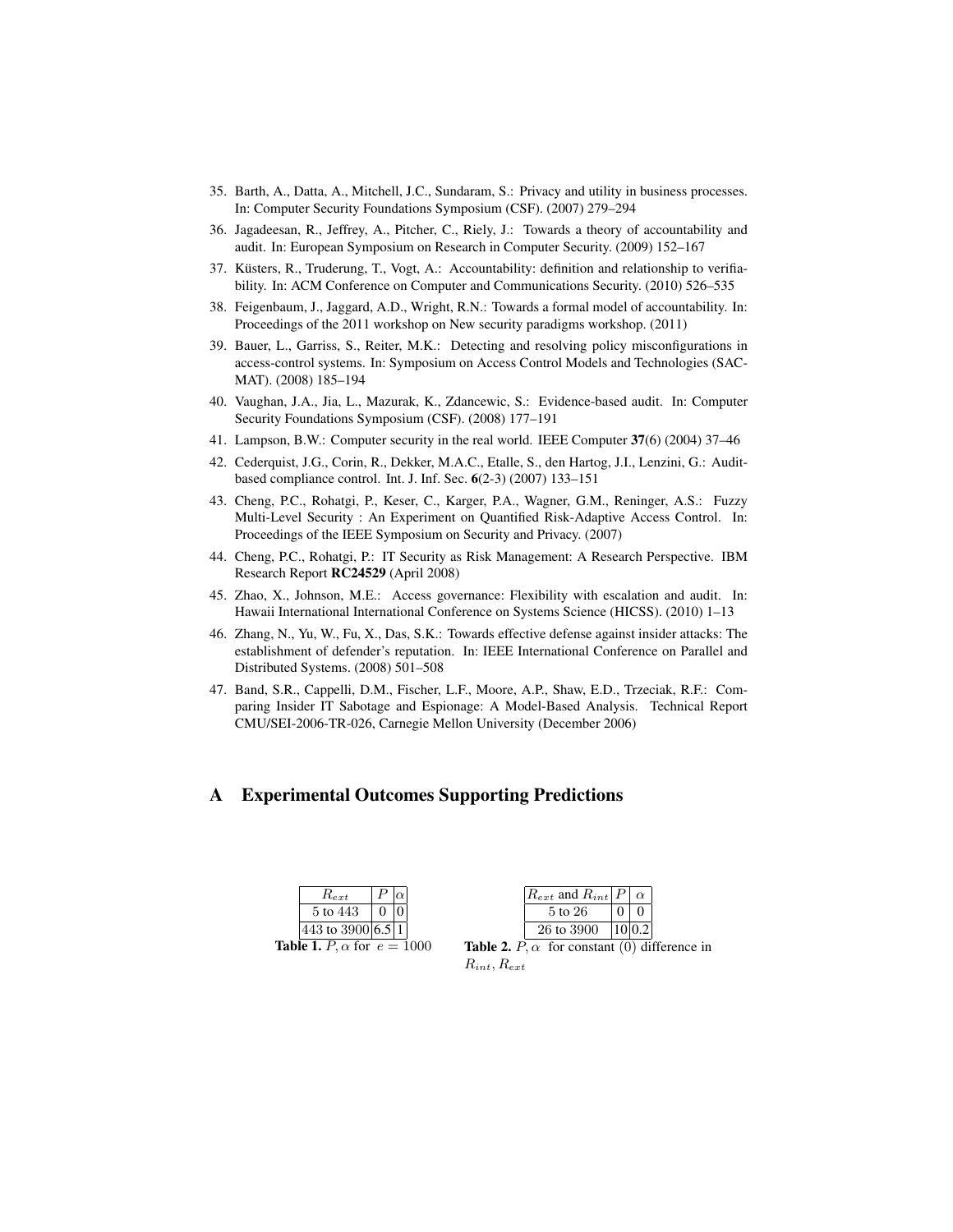

# **Table 3.**  $P, \alpha$  for varying C

**Table 5.**  $P, \alpha$  for varying  $\mu$ 

# B Proofs

Reminder of Theorem 1. *The simple commitment strategy profile (defined above) is an*  $(\epsilon_{A,k}, 0)$ -*SPE for the game*  $G_{A,k}$ *, where*  $\epsilon_{A,k}$  *is* 

$$
\max \left( \max_{v^t, a^t} (U_{\max}^{D+\delta I} - U_{\max}^D), \max_{v^t, a^t} (U_{\max}^{ND+\delta I} - U_{\max}^{ND}) \right) +
$$

$$
\epsilon_{th} \max_{\alpha \in [0,1]} \left( \sum_{j=0}^{m-1} \delta^j_{\mathcal{D}} E(r(\vec{\mathbf{O}}^t, j))[U_k, U_k, \alpha] \right)
$$

*Proof.* First the easy case for the employee: the employee always plays a best response. When deterred she is indifferent among any  $a^t$ , so choice of  $a^t$  does not matter in that case. Thus, there is 0 benefit for the employee by deviating with the history-independent strategy followed. There are two terms in the  $\epsilon_{A,k}$  bound for the organization. The first term bounds the profit from deviation due to the fact that the true  $I$  is not known. The second term further bounds the profit from deviation due to the fact that the distribution  $D_t^0$  is unknown.

Note that we have lifted the action space of  $D$  to commitment functions. Thus, we need to compare the given commitment with other commitment functions. First, note that if the regions were known properly, and  $D_0^t$  known then it is possible to find the commitment that is optimal cost for each fixed value of  $a<sup>t</sup>$ . Then, it is enough to bound the difference in utility of the the audit commitment function to this optimal commitment function across all values of  $a^t$ . We perform the analysis for any fixed  $a^t$ , then taking the maximum over all  $a<sup>t</sup>$  to bound the difference in utility when  $D$  could move to the optimal commitment. We first compare the audit commitment to itself when the true regions are known, then assuming true regions are known we compare the audit commitment to the optimal commitment. Then using triangle inequality we get the required difference for a fixed  $a^t$ . Then using the fact that  $\max_x f(x) + g(x) \leq$  $\max_x f(x) + \max_x g(x)$  we get the required bound for all  $a^t$ .

Suppose the simple commitment strategy profile finds a point in the region  $R_D^I \setminus R_{\delta I}^I$ . The largest true deterred region can be  $R_D^I \cup R_{\delta I}^I$ . Thus,  $U_{\rm max}^{D+\delta I} - U_{\rm max}^D$  represents the maximum profit the organization could have obtained by deviating to another point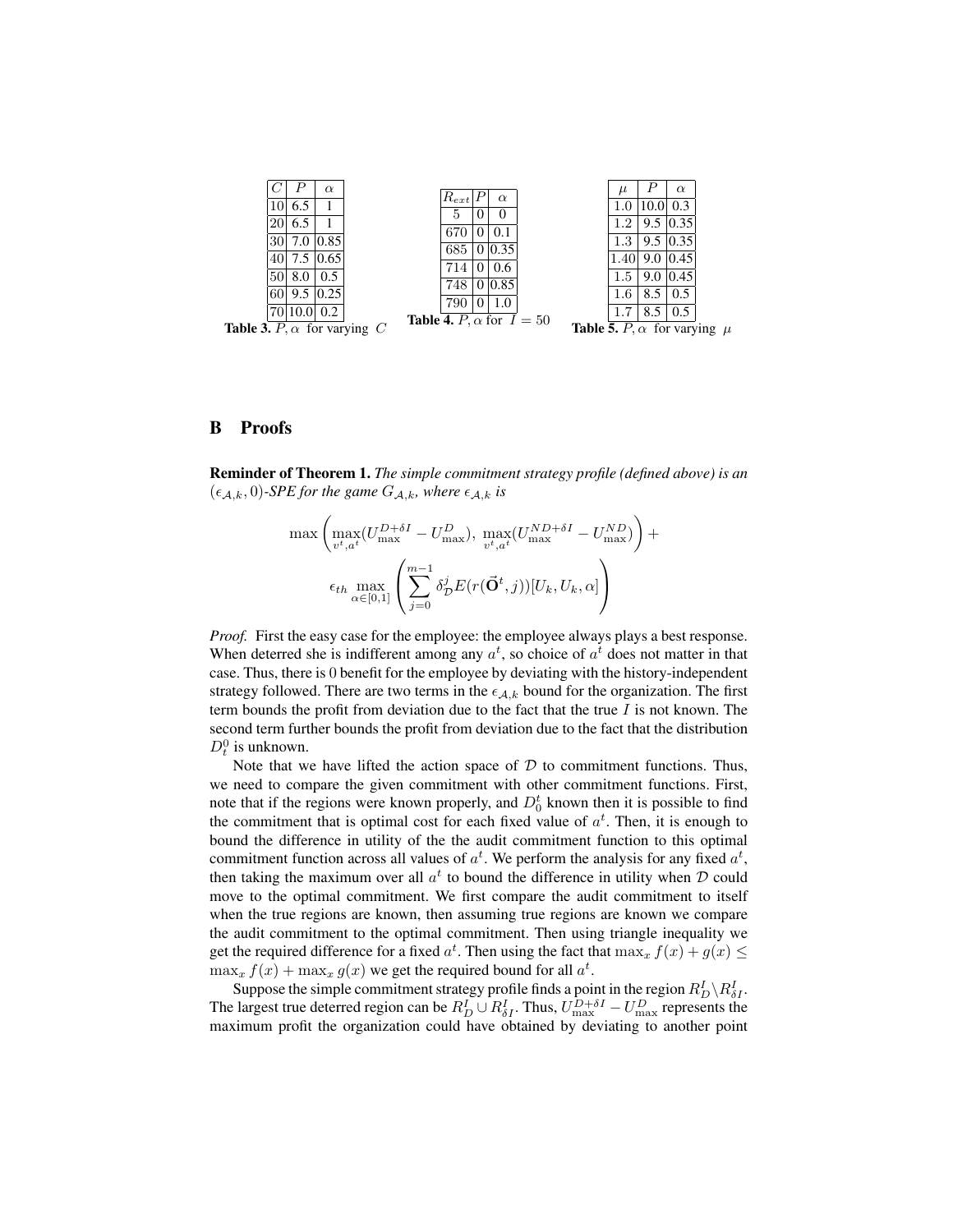using the true deterred region in simple commitment strategy, with some fixed value of  $v^t$  and  $a^t$ . Then the maximum taken over  $v^t$  and  $a^t$  gives the maximum possible profit by deviation for the deterred region if the true deterred region were known. Similar argument shows that the maximum profit by deviation for non-deterred region is  $\max_{v^t, a^t} (U_{\text{max}}^{ND+\delta I} - U_{\text{max}}^{ND})$ . Thus, the absolute maximum profit from deviation for any region is given by the maximum of these two quantities.

Next, assume that the true deterred region  $R_D$  is known, so is the non-deterred region  $R_{ND}$ . We have already show above that the maximum profit from deviation that the organization would get using simple commitment strategy with  $R_D$  instead of  $R_D^I \setminus R_{\delta I}^I$ , and  $R_{ND}$  instead of  $R_{ND}^I \setminus R_{\delta I}^I$ . Assume that the true regions are known and simple commitment strategy outputs  $(P, \alpha)$  to be played by the organization. We use the simplified notation with the game under consideration being  $G_{A,k}$ . Denote by  $f(P,\alpha)$ the function  $E(\text{Row}_\mathcal{D}^t)[0]$ , by  $g(P, \alpha)$  the function  $E(\text{Row}_\mathcal{D}^t)[a^t]$  and by  $h(P, \alpha)$  the function  $E(\text{Row}^t_{\mathcal{D}})[D_0^t]$ . The function maximized by  $(P, \alpha)$  is

$$
U_D(P,\alpha) = (1 - \epsilon_{th})f(P,\alpha) + \epsilon_{th}g(P,\alpha) ,
$$

in  $R_D$  and is

$$
U_{ND}(P,\alpha) = (1 - \epsilon_{th})g(P,\alpha) + \epsilon_{th}g(P,\alpha)
$$

in  $R_{ND}$ . Suppose  $D_0^t$  was known and the point  $(P', \alpha')$  is obtained by maximizing

$$
U'_{D}(P,\alpha) = (1 - \epsilon_{th})f(P,\alpha) + \epsilon_{th}h(P,\alpha)
$$

in the  $R_D$  region and

$$
U'_{ND}(P,\alpha) = (1 - \epsilon_{th})g(P,\alpha) + \epsilon_{th}h(P,\alpha)
$$

in the  $R_{ND}$  region. We emphasize that the function  $U'$  is the true expected utility. Consider two different cases

 $(P, \alpha)$  and  $(P', \alpha')$  both lie in the same region, say  $R_D$ . Then, the maximum benefit to be gained out of deviation is  $U_D'(P', \alpha') - U_D'(P, \alpha)$ , which is

$$
(1 - \epsilon_{th})(f(P', \alpha') - f(P, \alpha)) + \epsilon_{th}(h(P', \alpha') - h(P, \alpha))
$$

Also, since  $U_D(P, \alpha) \ge U_D(P', \alpha')$  we have

$$
\epsilon_{th}(g(P,\alpha)-g(P',\alpha')) \ge (1-\epsilon_{th})(f(P',\alpha')-f(P,\alpha))
$$

Thus, the maximum benefit is upper bounded by

$$
\epsilon_{th}(g(P,\alpha)-g(P',\alpha')+h(P',\alpha')-h(P,\alpha)) .
$$

The upper bound is same for the non-deterred case, since in that case the function  $f(.,.)$  is replaced by  $g(.,.)$  in both U and U' and the exact same calculation as above yields the same bound.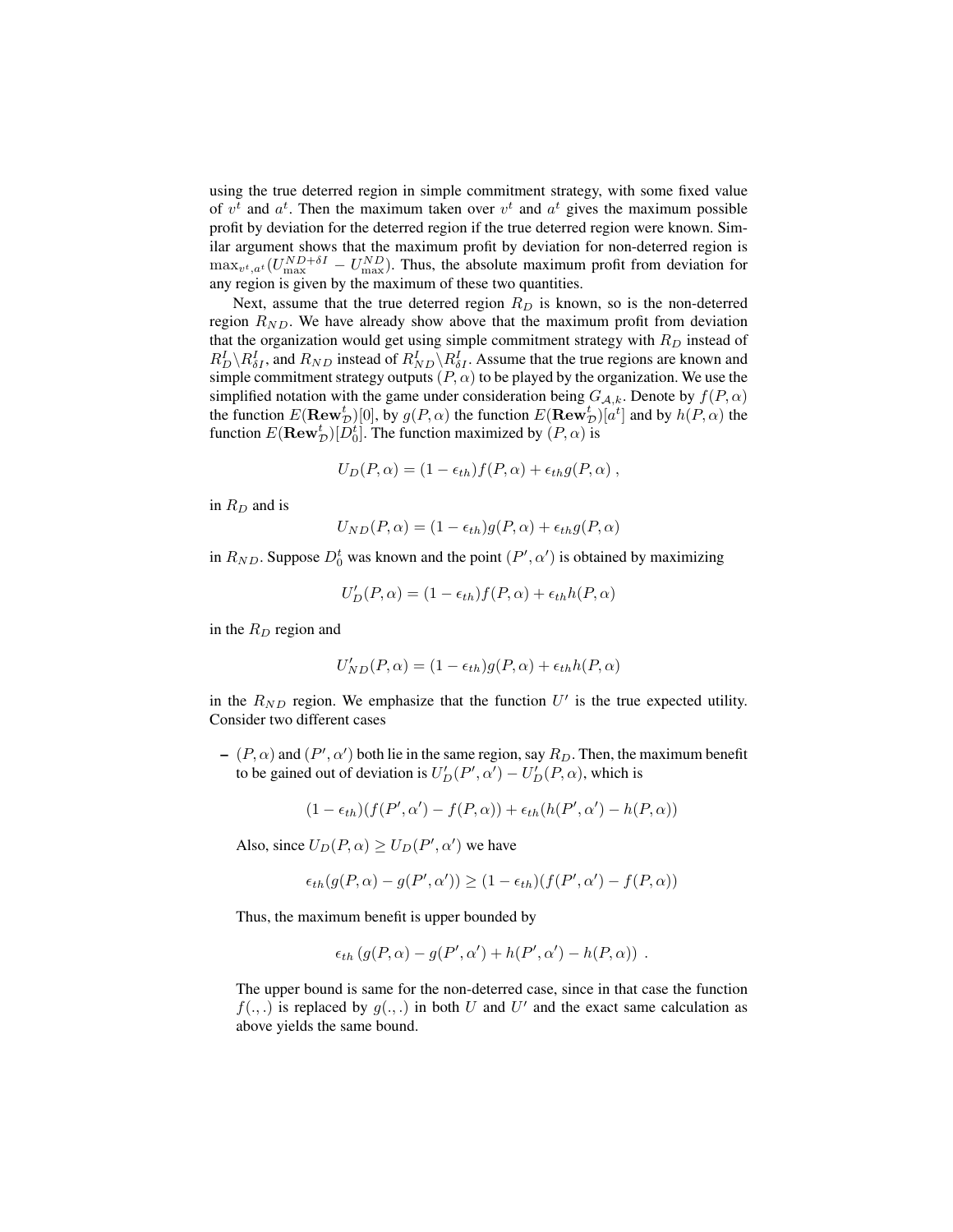$(P, \alpha)$  and  $(P', \alpha')$  both lie in different regions, say  $R_D$  and  $R_{ND}$  respectively. Then, the maximum benefit to be gained out of deviation is  $U'_{ND}(P', \alpha') - U'_{D}(P, \alpha)$ , which is

$$
(1-\epsilon_{th})(g(P',\alpha') - f(P,\alpha)) + \epsilon_{th}(h(P',\alpha') - h(P,\alpha)).
$$

Also, since  $U_D(P, \alpha) \ge U_{ND}(P', \alpha')$  we have

$$
\epsilon_{th}(g(P,\alpha)-g(P',\alpha')) \geq (1-\epsilon_{th})(g(P',\alpha')-f(P,\alpha)) .
$$

Thus, the maximum benefit is upper bounded by

$$
\epsilon_{th}(g(P,\alpha)-g(P',\alpha')+h(P',\alpha')-h(P,\alpha)) .
$$

Now suppose that  $(P, \alpha)$  and  $(P', \alpha')$  lie in  $R_{ND}$  and  $R_D$  respectively. Then, the maximum benefit to be gained out of deviation is  $U_D'(P', \alpha') - U_{ND}'(P, \alpha)$ , which is

$$
(1 - \epsilon_{th})(f(P', \alpha') - g(P, \alpha)) + \epsilon_{th}(h(P', \alpha') - h(P, \alpha)).
$$

Also, since  $U_{ND}(P, \alpha) \ge U_D(P', \alpha')$  we have

$$
\epsilon_{th}(g(P,\alpha)-g(P',\alpha')) \geq (1-\epsilon_{th})(f(P',\alpha')-g(P,\alpha)) .
$$

Thus, the maximum benefit is upper bounded by

$$
\epsilon_{th} (g(P,\alpha) - g(P',\alpha') + h(P',\alpha') - h(P,\alpha)) .
$$

The above cases show that the upper bound for profit from deviation in one round is always

$$
\epsilon_{th}(g(P,\alpha)-g(P',\alpha')+h(P',\alpha')-h(P,\alpha)) .
$$

Using definition of expected rewards we have

$$
g(P, \alpha) = -C(\alpha^t a^t) - e(P^t)
$$

$$
h(P, \alpha) = -C(\alpha^t a^t) - e(P^t) - \sum_{j=0}^{m-1} \delta^j_{\alpha} E_{D_0^t}(E(r(\mathbf{O}^t, j)))
$$

Note that for any  $P, \alpha$ 

$$
h(P,\alpha) - g(P,\alpha) = -\sum_{j=0}^{m-1} \delta^j_{\alpha} E_{D_0^t}(E(r(\mathbf{O}^t,j))) \leq 0,
$$

thus, the upper bound above is further bounded by

$$
\epsilon_{th} (g(P,\alpha) - h(P,\alpha)) ,
$$

which is given by

$$
\epsilon_{th}\left(\sum_{j=0}^{m-1}\delta_{\mathcal{D}}^jE_{D_0^t}(E(r(\mathbf{O}^t,j)))\right).
$$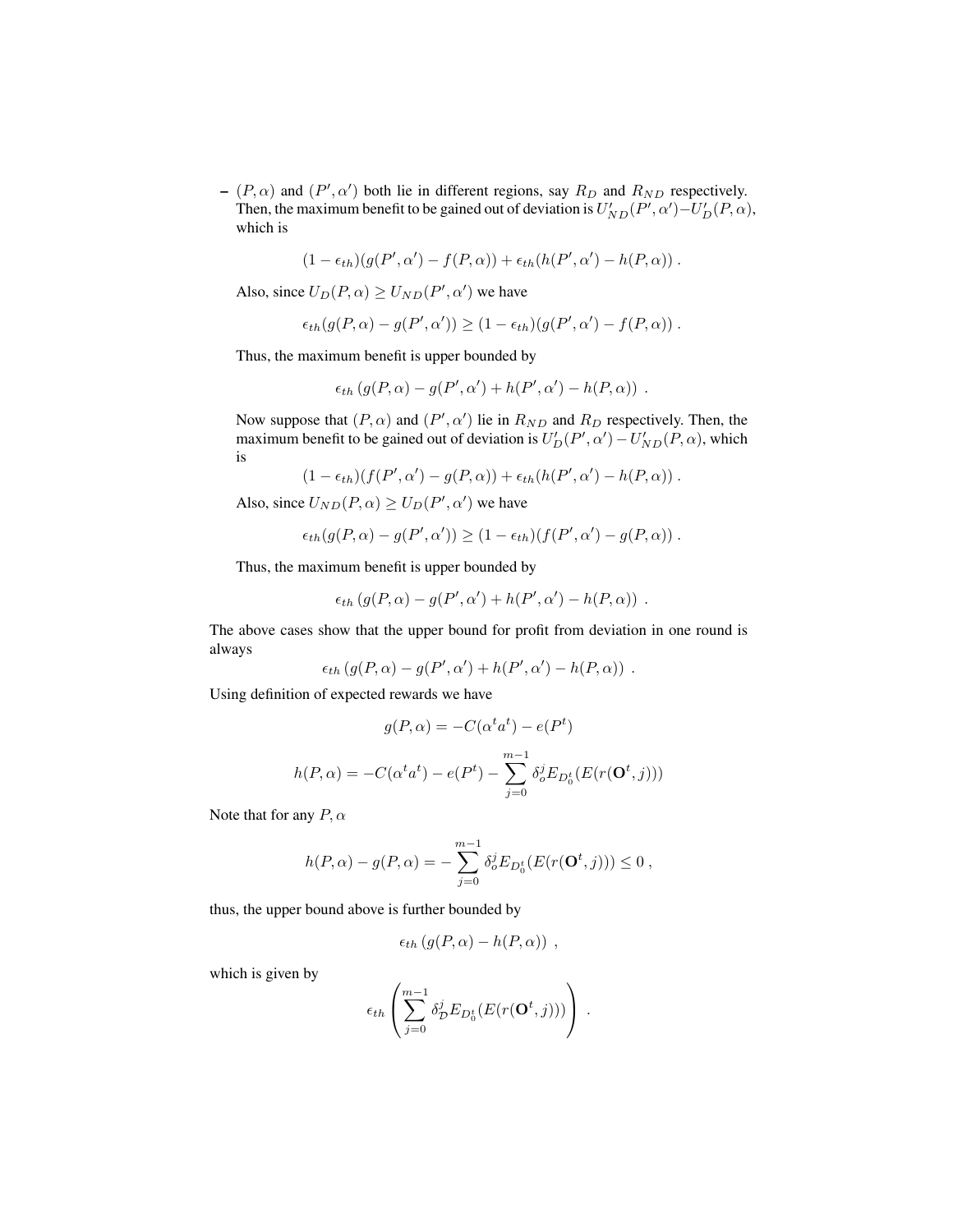Observe that the above term is maximized over choice of  $D_0^t$  when  $D_0^t$  places all probability mass on  $a^t$  (for any  $\alpha$ ), i.e.,  $v^t = a^t$ . Also, the expected value of r should be increasing in  $v^t$  (since higher  $v^t$  means higher detected violations), and  $v^t = a^t$  takes a maximum value of  $U_k$  for game  $G_{A,k}$ . Thus, the above term is upper bounded by

$$
\epsilon_{th} \max_{\alpha \in [0,1]} \left( \sum_{j=0}^{m-1} \delta_{\mathcal{D}}^{j} E(r(\mathbf{O}^t, j))[U_k, U_k, \alpha] \right)
$$

Now, add the two bounds to get maximum profit from deviation in one round. Further, using Property 1 and noting that the strategy is history independent for  $G_{A,k}$  we now obtain the desired result.

*Claim.* Assume function instantiations from Section ??. Thus, given  $\nu(\alpha) = \mu \alpha$  –  $(\mu - 1)\alpha^2$ , we must have  $\mu \leq 2$ . Further, assuming  $C + 2(R_{int} - R_{ext}p) \geq 0$  and  $R_{int} \leq R_{ext}p$ , the  $\epsilon_{A,k}$  from Theorem 1 is given by  $\epsilon_{th}U_k \max(R_{int}, R_{ext}p) + \Delta I_{A,k}$ , where  $\Delta I_{A,k}$  is

$$
2\delta I \min\left(\frac{e}{p}, \frac{U_k C}{\mu(1-p)(I-\delta I)}\right)
$$

Using values from end of Section 3 we can get  $\epsilon_{th}U_k \max(R_{int}, R_{ext}p) = 0.03$  \*  $40 * 150 = 180$ , also, the minimum in  $\Delta I_{A,k}$  is for  $e/p = 20$ . Assuming,  $\delta I = 0.5$ (remember  $i_0 = 1$ , assume the learning reduces region of uncertainty by half), we have  $\Delta I_{\mathcal{A},k} = 20$ . Thus, we get  $\epsilon_{\mathcal{A},k} = \$200$ .

*Proof.* Remember that Note that for  $\nu(\alpha) \leq 1$  to hold, it must be that  $\mu\alpha - (\mu - 1)\alpha^2 \leq$ 1 for  $\alpha \in [0, 1]$ . It can be readily verified that this happens only when  $\mu \leq 2$ . Remember the linear functions assumption means  $C(s^t) = Cs^t$  and  $e(P^t) = eP^t$ .

$$
\max_{\alpha \in [0,1]} \sum_{j=0}^{m-1} \delta_{\mathcal{D}}^j E(r(\mathbf{O}^t, j))[U_k, U_k, \alpha] =
$$
  

$$
U_k R_{ext} p + U_k \max_{\alpha \in [0,1]} (R_{int} - R_{ext} p) \nu(\alpha)
$$

The relevant part to maximize can be expanded as

$$
(R_{int} - R_{ext}p)(\mu\alpha - (\mu - 1)\alpha^2)
$$

For  $\mu < 2$ ,  $(\mu \alpha - (\mu - 1)\alpha^2)$  increases with  $\alpha \in [0, 1]$  (derivative is positive). Thus, if  $R_{int} > R_{ext}p$  then  $\alpha = 1$  is the maximizer else  $\alpha = 0$  is the maximizer. Then, it is not difficult to conclude that the maximum value is  $U_k \max(R_{int}, R_{ext}p)$ .

Now observe that, since  $\mu < 2$ ,  $\mu \ge \mu(\alpha) \ge 1$  The utility function maximized by the organization given the linear function and the example reputation function is (using simple notation)

$$
-\epsilon_{th}R_{ext}pa^{t} - eP^{t} - \alpha^{t}a^{t}C - \nu(\alpha^{t})a^{t}\epsilon_{th}(R_{int} - R_{ext}p),
$$
  

$$
-R_{ext}pa^{t} - eP^{t} - \alpha^{t}a^{t}C - \nu(\alpha^{t})a^{t}(R_{int} - R_{ext}p)
$$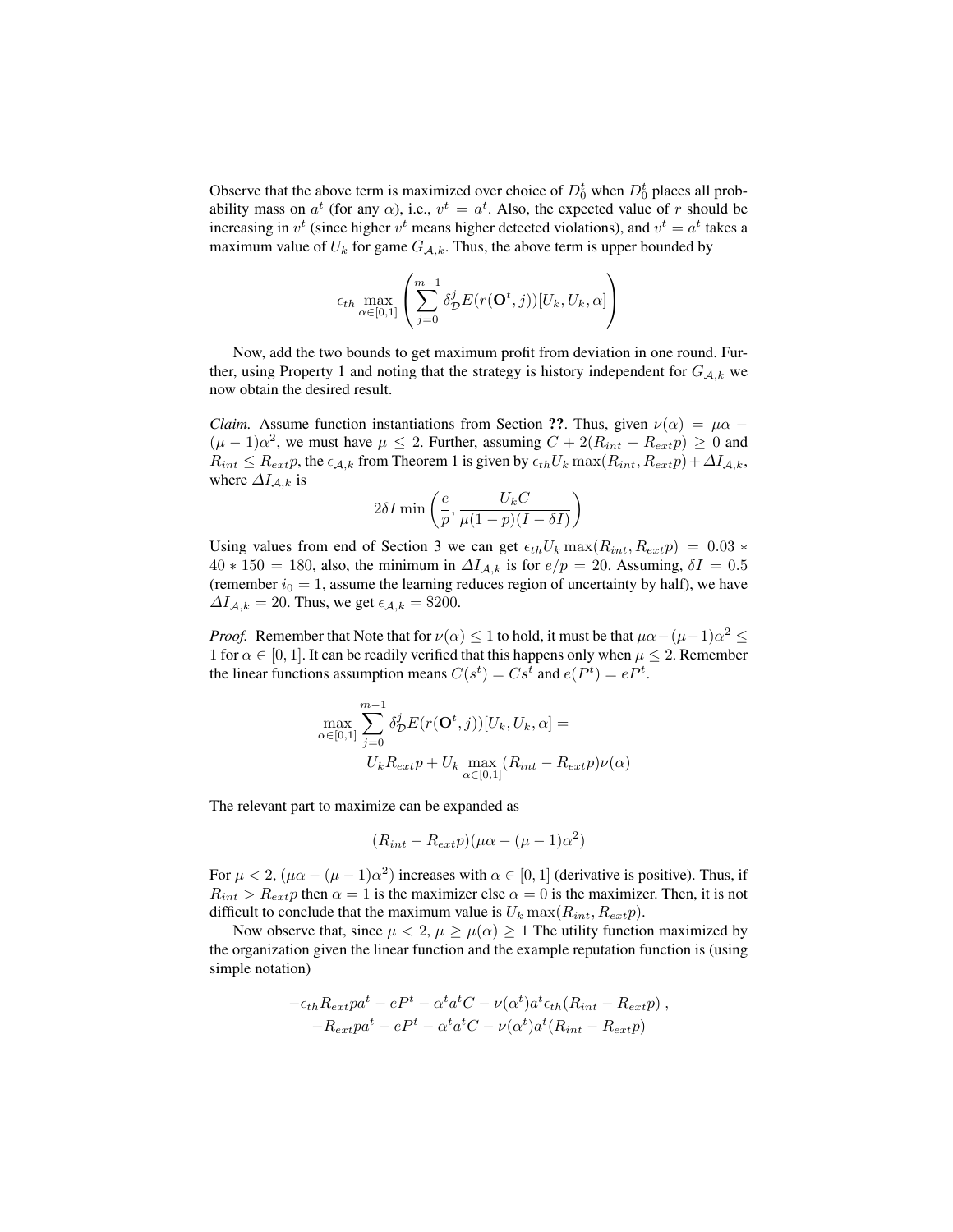in the reduced deterred region and reduced non-deterred region respectively. Observe that for the non-deterred case, using assumption  $C + 2(R_{int} - R_{ext}p) \ge 0$  implies  $C +$  $\mu(\alpha)(R_{int}-R_{ext}p) \ge 0$ , since  $2 > \mu \ge \mu(\alpha) \ge 1$  and all quantities  $C, R_{int}$  and  $R_{ext}p$ are positive. Thus, the maximizer in non-deterred region is always 0, 0, irrespective of the value of  $I$ , hence the difference in costs is zero for the cases when  $I$  is known perfectly and when there is an error  $\delta I$ .

Assume  $U_{\text{max}}^{D+\delta I}$  occurs for a point  $P', \alpha'$  and  $U_{\text{max}}^D$  happens for a point  $P, \alpha$ , and learned valued of personal benefit is I. The interesting case is when  $P', \alpha' \neq P, \alpha$  and P,  $\alpha$  lies on the curve defined by  $I + \delta I$ . Then suppose  $P', \alpha'$  lie on the curve defined by  $I + \delta I - \zeta$  for  $2\delta I \ge \zeta \ge 0$ . Suppose  $P', \alpha''$  and  $P'', \alpha'$  are points on the curve defined by  $I + \delta I$  obtained by drawing straight lines from the point  $P', \alpha'$ . Thus,  $P' \le P''$  and  $\alpha' \leq \alpha''$ . Note that since  $P'(\nu(\alpha') + p(1 - \nu(\alpha'))) = I + \delta I - \zeta$  and  $\nu(\alpha), p \leq 1$ , we can claim that  $P' \geq I - \delta I$ . Then we have

$$
\zeta = P''(\nu(\alpha') + p(1 - \nu(\alpha'))) - P'(\nu(\alpha') + p(1 - \nu(\alpha')))
$$

or

$$
P'' - P' = \frac{\zeta}{\nu(\alpha')(1 - p) + p} \le \frac{\zeta}{p}
$$

Also,

$$
\zeta = P'(\nu(\alpha'') + p(1 - \nu(\alpha''))) - P'(\nu(\alpha') + p(1 - \nu(\alpha')))
$$

or

$$
\nu(\alpha'') - \nu(\alpha') = \frac{\zeta}{(1-p)P'} \le \frac{\zeta}{(1-p)(I-\delta I)}
$$

Note that

$$
\nu(\alpha'') - \nu(\alpha') = \mu(\alpha'' - \alpha') - (\mu - 1)(\alpha'' - \alpha')((\alpha'' + \alpha'))
$$

thus,  $\nu(\alpha'') - \nu(\alpha') > \mu(\alpha'' - \alpha')$  and hence

$$
(\alpha'' - \alpha') \le \frac{\zeta}{\mu(1 - p)(I - \delta I)}
$$

Also,  $U^D(P, \alpha) > U^D(P'', \alpha')$  and  $U^D(P, \alpha) > U^D(P', \alpha'')$  and,  $U_{\max}^{D+\delta I} - U_{\max}^D =$  $U^{D+\delta I}(P',\alpha') - U^D(P,\alpha)$  means that

$$
U_{\text{max}}^{D+\delta I} - U_{\text{max}}^D \le \min(U^{D+\delta I}(P', \alpha') - U^D(P'', \alpha'),
$$
  

$$
U^{D+\delta I}(P', \alpha') - U^D(P', \alpha''))
$$

Also,  $U^{D+\delta I}(P', \alpha') - U^{D}(P'', \alpha')$  is given by

$$
-e(P'-P'') \le \frac{e\zeta}{p}
$$

Also,  $U^{D+\delta I}(P', \alpha') - U^{D}(P', \alpha'')$  is given by

$$
-a^{t}(\alpha'-\alpha'')C - a^{t}(\nu(\alpha') - \nu(\alpha''))\epsilon_{th}(R_{int} - R_{ext}p)
$$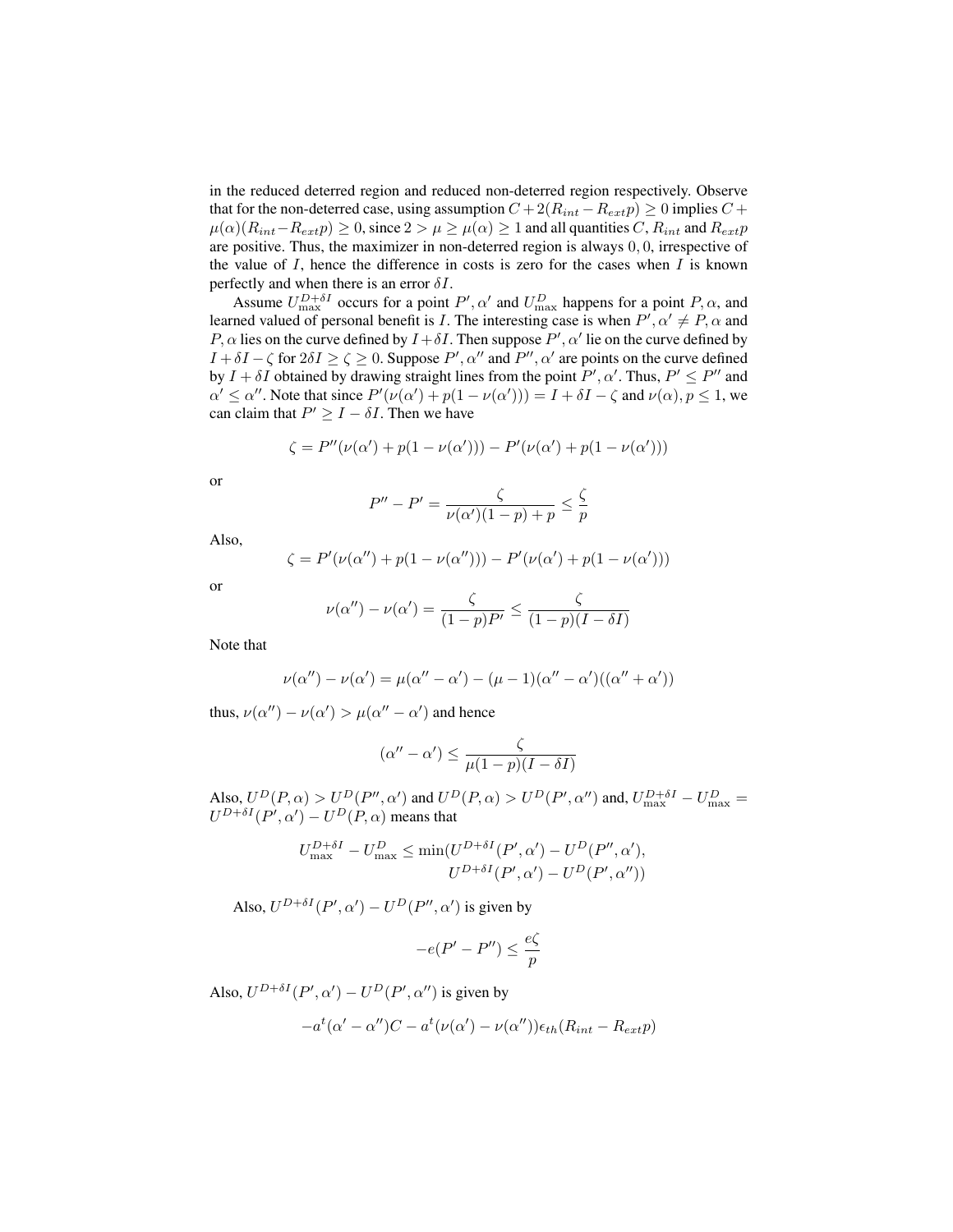which can be simplified to

$$
a^{t}(\alpha'' - \alpha')(C + (\mu - (\mu - 1)(\alpha'' + \alpha'))\epsilon_{th}(R_{int} - R_{ext}p))
$$

Using result  $1 \leq \mu \leq 2$ , we have  $2 \geq \mu - (\mu - 1)(\alpha + \alpha') \geq 0$ . Using assumption  $C +$  $2(R_{int}-R_{ext}p) \ge 0$  we can say that  $(C+(\mu-(\mu-1)(\alpha+\alpha'))\epsilon_{th}(R_{int}-R_{ext}p)) \ge 0$ . Also, since  $R_{int} \le R_{ext}p$ , we have  $(C + (\mu - (\mu - 1)(\alpha + \alpha'))\epsilon_{th}(R_{int} - R_{ext}p)) \le C$ . Thus, using the inequalities above and  $\zeta \le 2\delta I$ ,  $U_{\text{max}}^{D+\delta I} - U_{\text{max}}^D$  is less than

$$
2\delta I \min\left(\frac{e}{p},\frac{a^tC}{\mu(1-p)(I-\delta I)}\right)
$$

which is maximized for  $a^t = U_k$ .

Reminder of Theorem 2. *Assume that budget is fixed in every round and is sufficient to deter A, and the number of tasks performed by A in every round in fixed. Let*  $v_o^*$  *be the maximum PPE payoff that*  $D$  *can obtain. Further suppose there exists a PPE*  $E_m$  *in which*  $D$  *always plays some action in the deterred region and the utility for*  $D$  *with*  $E_m$ is  $v_o^*$ . Then a committed utility maximizing and privacy preserving D will choose to play  $E_m$ . Further, the action in  $E_m$  coincides with the action chosen by simple commitment *strategy profile in each round.*

*Proof.* If D always plays deterred points in  $E_{max}$  then the best option A has is to perform 0 violations (with an  $\epsilon_{th}$  probability of maximum violations). Let P,  $\alpha$  be the point in the deterred region that provides highest payoff to  $\mathcal D$  (under 0 violations and  $\epsilon_{th}$ probability of maximum violations). In  $E_{max}$ , D will always plays  $P$ ,  $\alpha$ . This because playing any other point in the deterred region results in a profitable single stage deviation by switching to  $P, \alpha$ . Since  $E_{max}$  is a PPE, there must exist a punishment strategy (low continuation payoff) that makes switching to a non-deterred point non-profitable for  $D$  [22].

Hence the total discounted payoff in  $E_{max}$  is  $U_D(P, \alpha, 0)$ , thus,  $U_D(P, \alpha, 0) = v_o^*$ . A commitment based utility maximizing  $D$  would prefer a PPE with the highest payoff, and further assuming she chooses the best privacy preserving PPE among those,  $D$ would want the  $E_{max}$  PPE to be played. D will ensure  $E_{max}$  is played by committing to its strategy. Thus, for the class of PPE strategies the point  $P, \alpha$  will be chosen with the assumptions of the theorem.

Now, we claim that with the simple commitment strategy the same point  $P, \alpha$  will be chosen by D. To prove this, suppose on the contrary that a point  $P', \alpha'$  is chosen in the non-deterred region. (Note that no other point in deterred region can be chosen - because  $P, \alpha$  is the point in the deterred region that provides highest payoff to the D). Let the maximum number of violations be a. Then it must be the case that  $U_{ND}(P', \alpha', a)$  $U_D(P, \alpha, 0)$ . Also,  $(P', \alpha')$ , a is a Nash equilibrium of the stage game. This is easily proven by observing that a number of violations maximizes  $A$ 's utility when  $P', \alpha'$  is played by D and  $P', \alpha'$  maximizes D's utility when a violations are committed by A. A Nash equilibrium played in all rounds is a PPE [22]. Then the PPE that results from playing the above NE in all rounds yields payoff  $U_{ND}(P', \alpha', a)$ , but, by assumption that  $U_D(P, \alpha, 0) = v_o^*$ , we obtain that this PPE payoff is greater than  $v_o^*$ . This is a contradiction as  $v_o^*$  is the maximum payoff that  $D$  can obtain in any PPE. Thus, with our strategy  $P$ ,  $\alpha$  will be chosen by  $\mathcal{D}$ .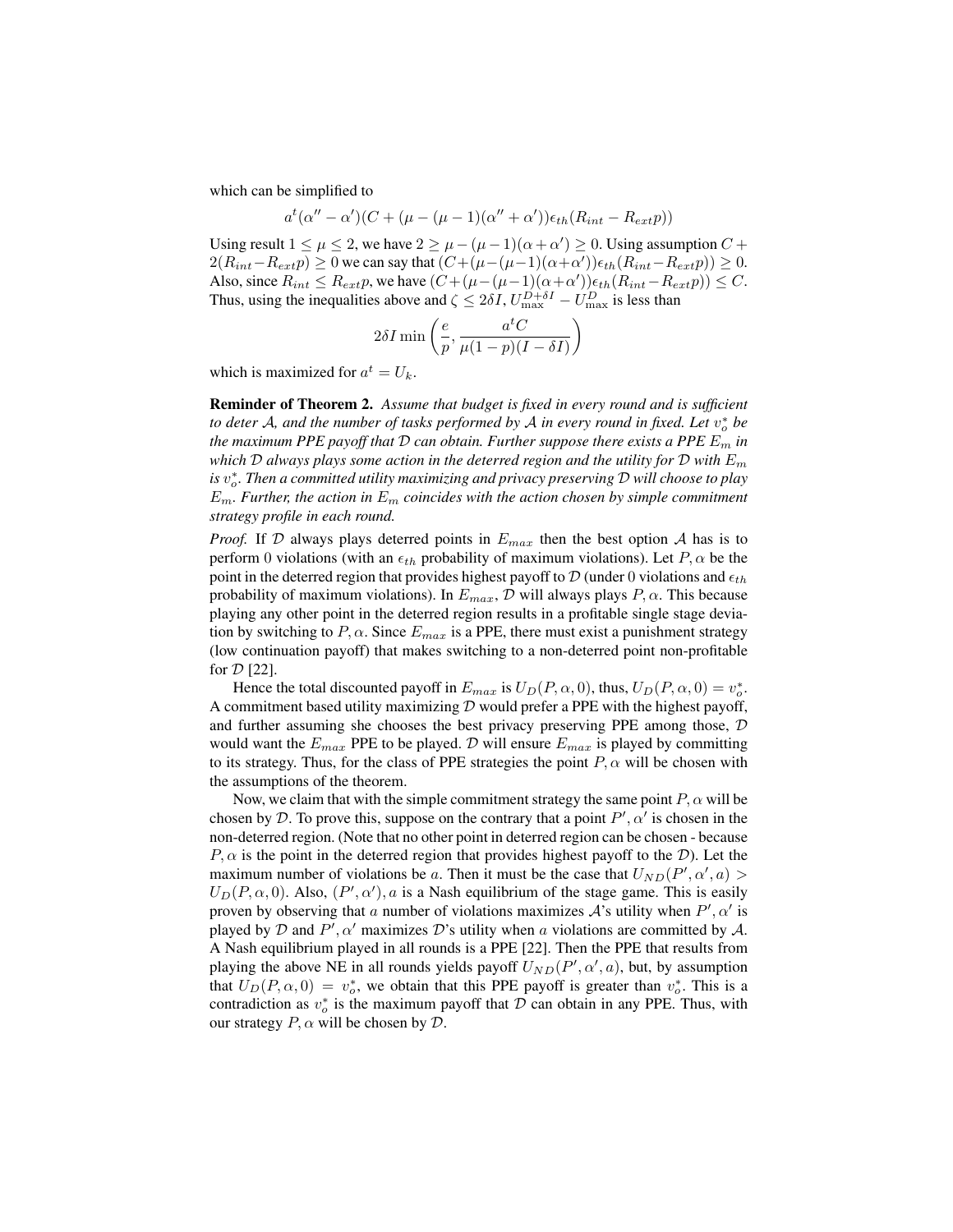#### B.1 Repeated Product Game - Definition and Results

If two players play multiple (repeated) *independent* games in parallel then it is possible to consider a composition of these games which is itself a (repeated) game. By *independent* games we mean that these games are played without any influence from the other games in parallel. We define the composition below for a repeated game.

Definition 3. *(Repeated Product Games) Let the two players play the independent oneshot stage games* G1, G2..., Gn *in parallel in each round of the corresponding* n *repeated games. A composition of the* n *stage games is a single-shot game* G *given by player i*'s (*i* = 1, 2) action space  $S_i = S1_i \times S2_i ... \times Sn_i$ , and the payoff function  $r_i(s_1, s_2) = \sum_{j=1}^n r_i(sj_1, sj_2)$  where  $sj_i \in Sj_i$  and  $s_i \in S_i$ . A repeated product game *is a repeated game with the stage game in every round given by* G*.*

We can extend the above definition to games with imperfect monitoring and public signaling, similar to the manner in which a standard repeated game is extended. Observe that any strategy  $\sigma$  of a repeated product game can be decomposed into strategies  $\sigma_1, \ldots, \sigma_n$  of the component games, because of the independence assumption of the component games. This decomposition leads to the following useful results summarized in the lemma below:

Lemma 1. *Let* RG *be a repeated product game with the stage game given by* G*, such that* G *is a parallel composition of* G1, G2..., Gn *as defined in Definition 3. Consider a strategy* σ *of* RG *with the decomposition into strategy* σi *for each component game. Then*

- *The strategy* σ *is a SPE iff the strategy* σi *is a SPE for the repeated game with stage game* Gi *for all* i*.*
- $-$  The strategy  $\sigma$  *is an*  $(\sum_{i=1}^n \epsilon_1 i, \sum_{i=1}^n \epsilon_2 i)$ *-SPE if the strategy*  $\sigma i$  *is a*  $(\epsilon_1 i, \epsilon_2 i)$ *-SPE for the repeated game with stage game* Gi *for all* i*.*

*Proof.* For the first case assume  $\sigma i$  is a SPE for the repeated game with stage game Gi for all i. Since  $\sigma$  is given by  $\sigma_1, \ldots, \sigma_n$  any unilateral deviation from  $\sigma$  results in a unilateral deviation from one or more of  $\sigma_1, \ldots, \sigma_n$ , suppose it is  $\sigma_j$ . By assumption that is not profitable for repeated game given by the stage game  $Gj$ . Since the payoff in G is the sum of payoffs in  $G_1, ..., G_n$  and payoffs of games other than  $j<sup>th</sup>$  game remains same, the deviation is not profitable for G also.

The other direction is very similar. Assume  $\sigma$  is a SPE. Since  $\sigma$  is given by  $\sigma$ 1, ...,  $\sigma$ n any unilateral deviation from  $\sigma j$  results in a unilateral deviation from  $\sigma$ . By assumption that is not profitable for repeated game given by the stage game  $G$ . Since the payoff in G is the sum of payoffs in  $G_1, ..., G_n$  and payoffs of games other than  $j<sup>th</sup>$  game remains same, the deviation is not profitable for  $G<sub>i</sub>$  also.

Next, for the second part since the payoff of  $G$  is the sum of payoff's of  $Gi$ 's and any any unilateral deviation from  $\sigma$  results in a unilateral deviation from one or more of  $\sigma_1, \ldots, \sigma_n$ , then it is not difficult to check that the profit from deviation will not more than the sum of profit from deviation in each of the repeated games defined by  $G_1, ..., G_n$ . Thus, the maximum profit from deviation for player j is  $\sum \epsilon_i i$ .